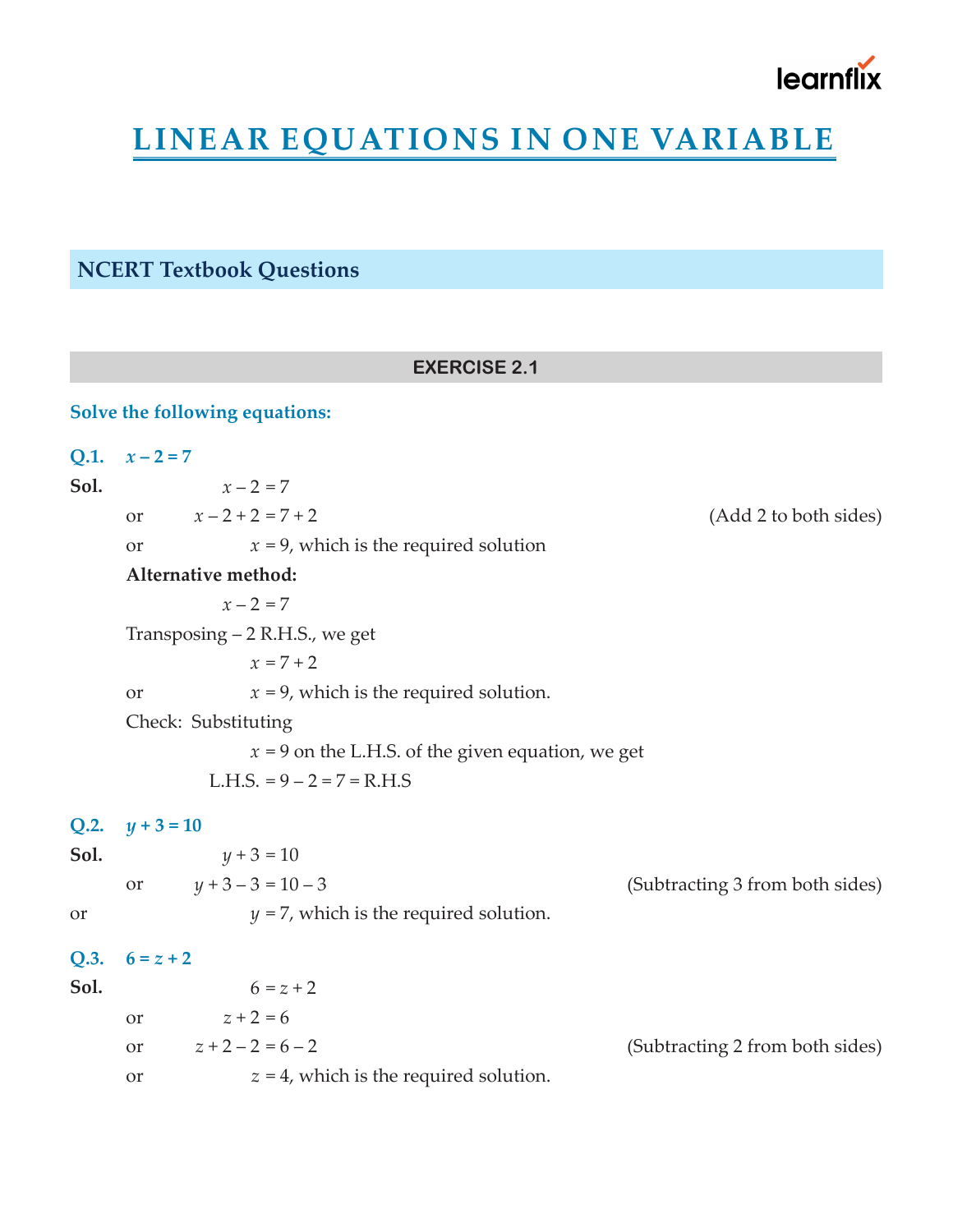**Q.4.** 
$$
\frac{3}{7} + x = \frac{17}{7}
$$

**Sol.**  $\frac{3}{7} + x = \frac{17}{7}$ 

- or
- or

or  $x = 2$ , which is the required solution.

## Q.5.  $6x = 12$



7 7  $+x =$ 

3 3 17 3 7 7 7 7

 $\frac{6x}{6} = \frac{12}{6}$ or  $x = 2$ , which is the required solution.

 $17 - 3$  14 7 7

 $x = \frac{17-3}{7}$ 

Q.6.  $\frac{t}{5} = 10$ 

**Sol.** Multiplying both sides by 5, we get

$$
\frac{t}{5} \times 5 = 10 \times 5
$$

or *t* = 50, which is the required solution.

**Q.7.**  $\frac{2x}{2} = 18$ 3 *x*

**Sol.** Multiplying both sides by 3, we get

$$
\frac{2x}{3} \times 3 = 18 \times 3
$$
  
or 
$$
\frac{2x}{3} = 18 \times 3
$$

Dividing both sides by 2, we get

$$
\frac{2x}{2} = \frac{18 \times 3}{2}
$$

or  $x = 27$ , which is the required solution.

**Alternative method:**  $\frac{2x}{2} = 18$ 3 *x*

 $+x-\frac{3}{5}=\frac{17}{5}-\frac{3}{5}$  (Subtracting  $\frac{3}{5}$ (Subtracting  $\frac{3}{7}$  from both sides)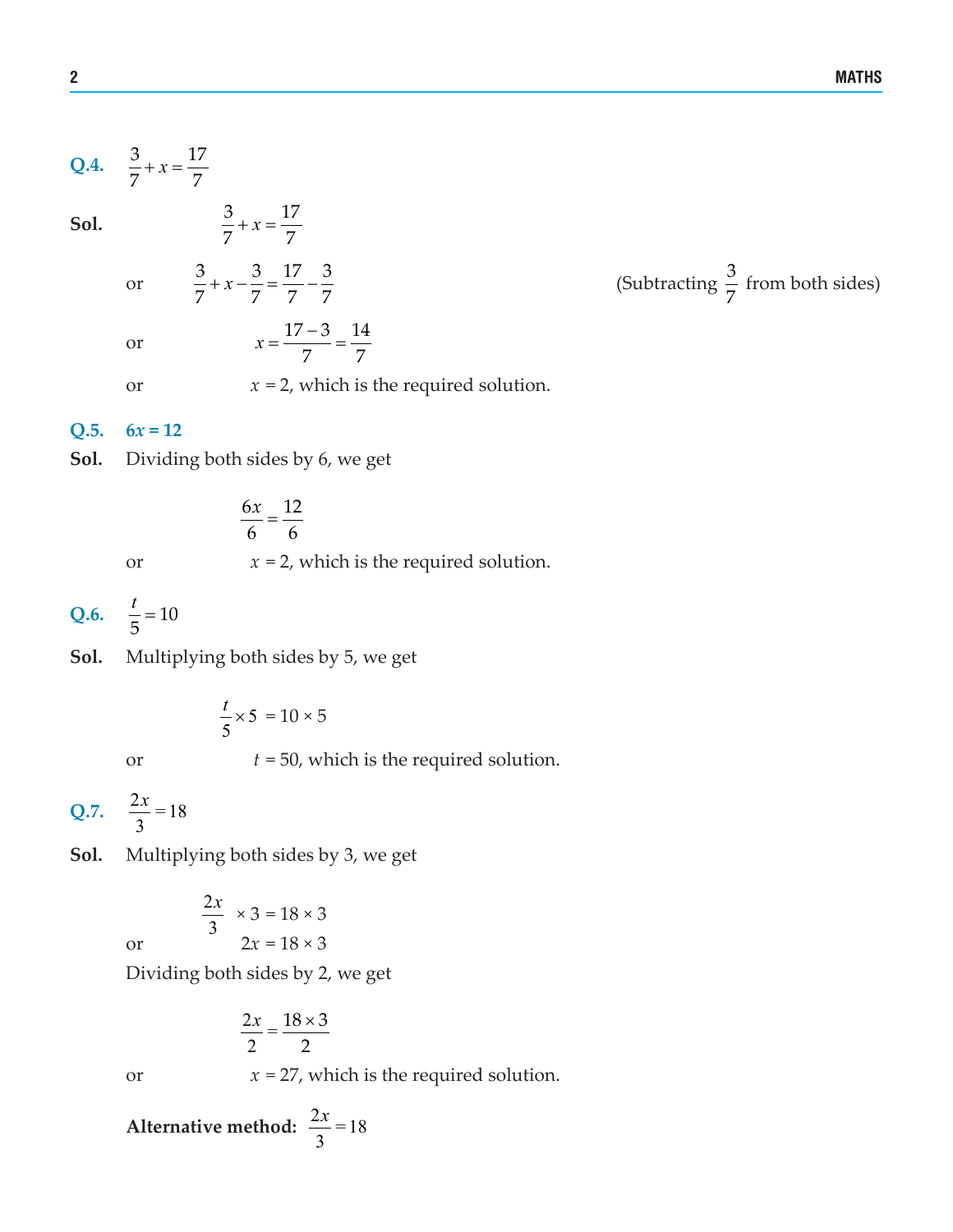Multiplying both sides by  $\frac{3}{2}$ , we get

$$
\frac{2x}{3} \times \frac{3}{2} = 18 \times \frac{3}{2}
$$

or  $x = 27$ , which is the required solution

**Q.8.**  $1.6 =$ 1.5 *y*

**Sol.** Multiplying both sides by 1.5, we get

1.6 × 1.5 = 
$$
\frac{y}{1.5}
$$
 × 1.5  
or 2.4 = y  
i.e.,  $y = 2.4$ , which is the required solution.

#### **Q.9.**   $7x - 9 = 16$

Sol.

$$
7x-9=16
$$

Transposing – 9 to R.H.S., we get

or 7*x* = 25

$$
7x = 16 + 9
$$

$$
7x = 25
$$

Dividing both sides by 7, we get  $\frac{7x}{7} = \frac{25}{7}$  or  $x = \frac{25}{7}$ , which is the required solution.

## **Q.10.**  $14y - 8 = 13$

**Sol.** Transposing – 8 to R.H.S., we have

$$
14y = 13 + 8
$$

or  $14y = 21$ 

Dividing both sides by 14, we get

 $\frac{14y}{14} = \frac{21}{14}$  $y = \frac{3}{2}$ 2 or  $y = \frac{6}{3}$ , which is the required solution.

Q. 11.  $17 + 6p = 9$ 

 $17 + 6p = 9$ Sol.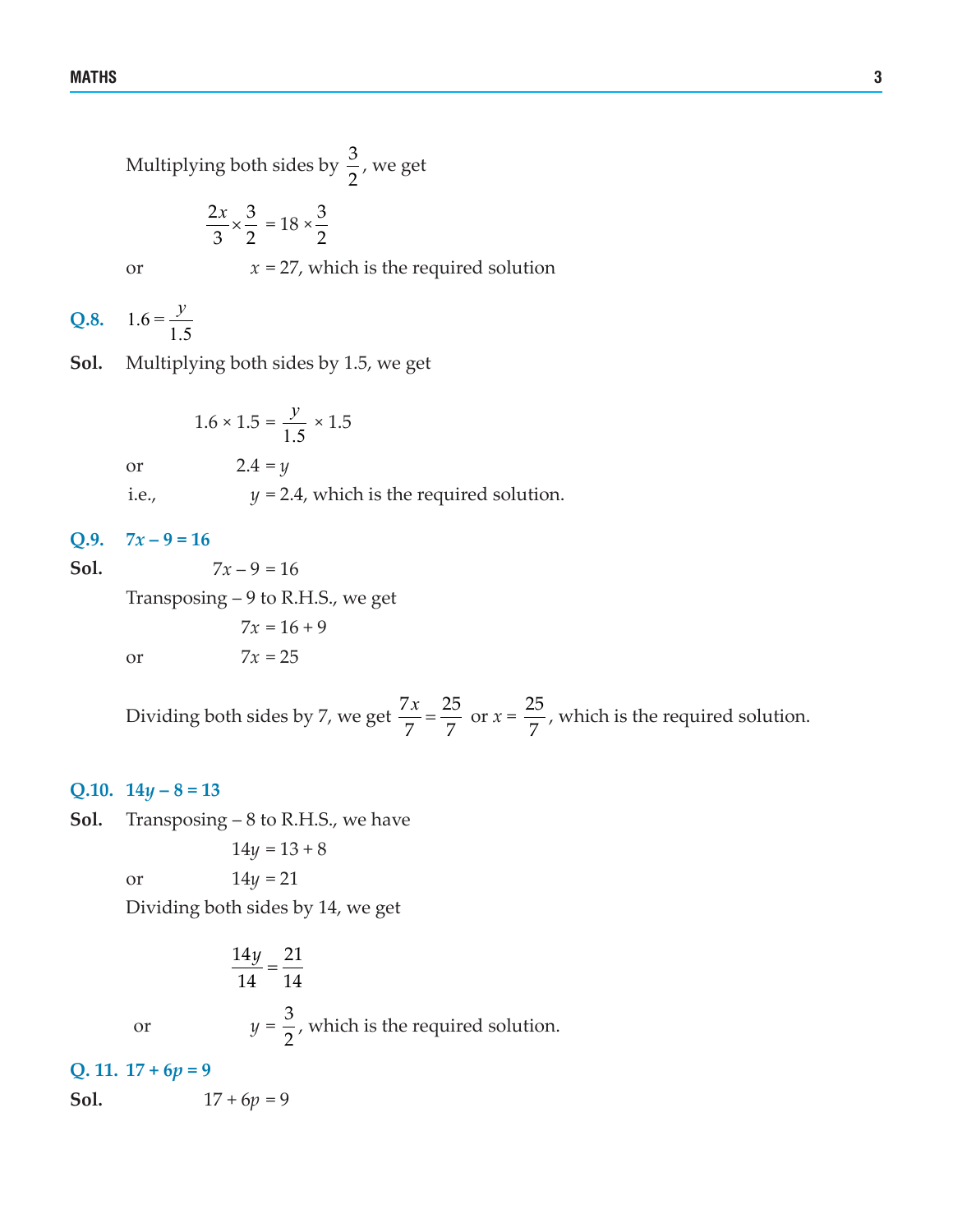Transposing 17 to R.H.S. we have,

 $6p = 9 - 17$ 

or  $6p = -8$ 

Dividing both sides by 6, we get

$$
p = \frac{-8}{6}
$$
  

$$
p = \frac{-4}{3}
$$
, which is the required solution.

**Q.12.**  $\frac{x}{2} + 1 = \frac{7}{41}$ 3 15  $\frac{x}{2} + 1 =$ 

or *x* =

or *p* =

**Sol.** Transposing 1 to R.H.S. we have

$$
\frac{x}{3} = \frac{7}{15} - 1
$$
  
or 
$$
\frac{x}{3} = \frac{7 - 15}{15} = \frac{-8}{15}
$$

Multiplying both sides by 3, we get

$$
\frac{x}{3} \times 3 = \frac{-8}{15} \times 3
$$
  

$$
x = \frac{-8}{5}
$$
, which is the required solution.

## **EXERCISE 2.2**

- Q.1. If you subtract  $\frac{1}{2}$  from a number and multiply the result by  $\frac{1}{2}$ , you get  $\frac{1}{8}$ **. What is the number?**
- **Sol.** Let the required number be *x*.

According to the question, we have

$$
\left(x - \frac{1}{2}\right) \times \frac{1}{2} = \frac{1}{8}
$$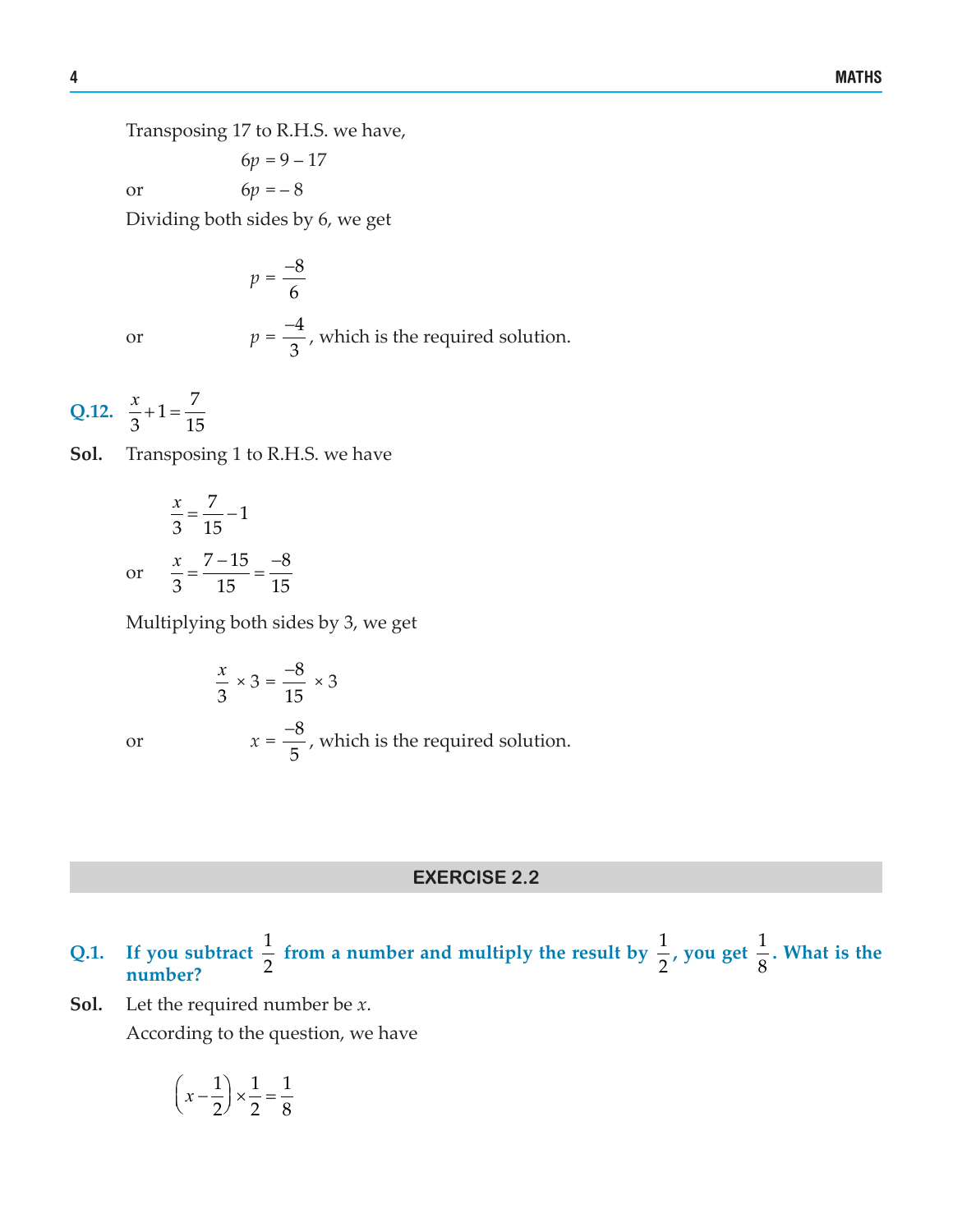or  $x - \frac{1}{2}$ 2  $= 2 \times \frac{1}{2}$ 8 or  $x - \frac{1}{2}$ 2  $=$   $\frac{1}{4}$ 4 Transposing  $-\frac{1}{2}$  to R.H.S. we get  $x = \frac{1}{4} + \frac{1}{2}$ 4 2 + or  $x = \frac{1+2}{1}$ 4 + or  $x = \frac{3}{4}$ 4 Thus, the required number is  $\frac{3}{4}$ .

## **Q. 2. The perimeter of a rectangular swimming pool is 154 m. Its length is 2 m more than twice its breadth. What are the length and the breadth of the pool?**

**Sol.** Let the breadth of rectangular swimming pool be *x* m.

∴ Length of rectangular swimming pool =  $(2 \times x + 2)$  m =  $(2x + 2)$  m

Further, according to the question, we have

Perimeter of swimming pool = 2 (length + breadth)

| or | $154 = 2 [(2x + 2) + x]$ |  |
|----|--------------------------|--|
|    |                          |  |

or  $154 = 4x + 4 + 2x$ 

or  $154 = 6x + 4$ 

or  $6x + 4 = 154$ 

Transposing 4 to R.H.S., we get

 $6x = 154 - 4 = 150$ 

Dividing both sides by 6, we get

$$
\frac{6x}{6} = \frac{150}{6}
$$
  
\n
$$
\Rightarrow \qquad x = 25
$$
  
\ni.e., Breadth of rectangular swimming pool = x = 25m  
\nand length = (2x + 2) m  
\n= (2 × 25 + 2) m  
\n= (50 + 2) m  
\n= 52 m.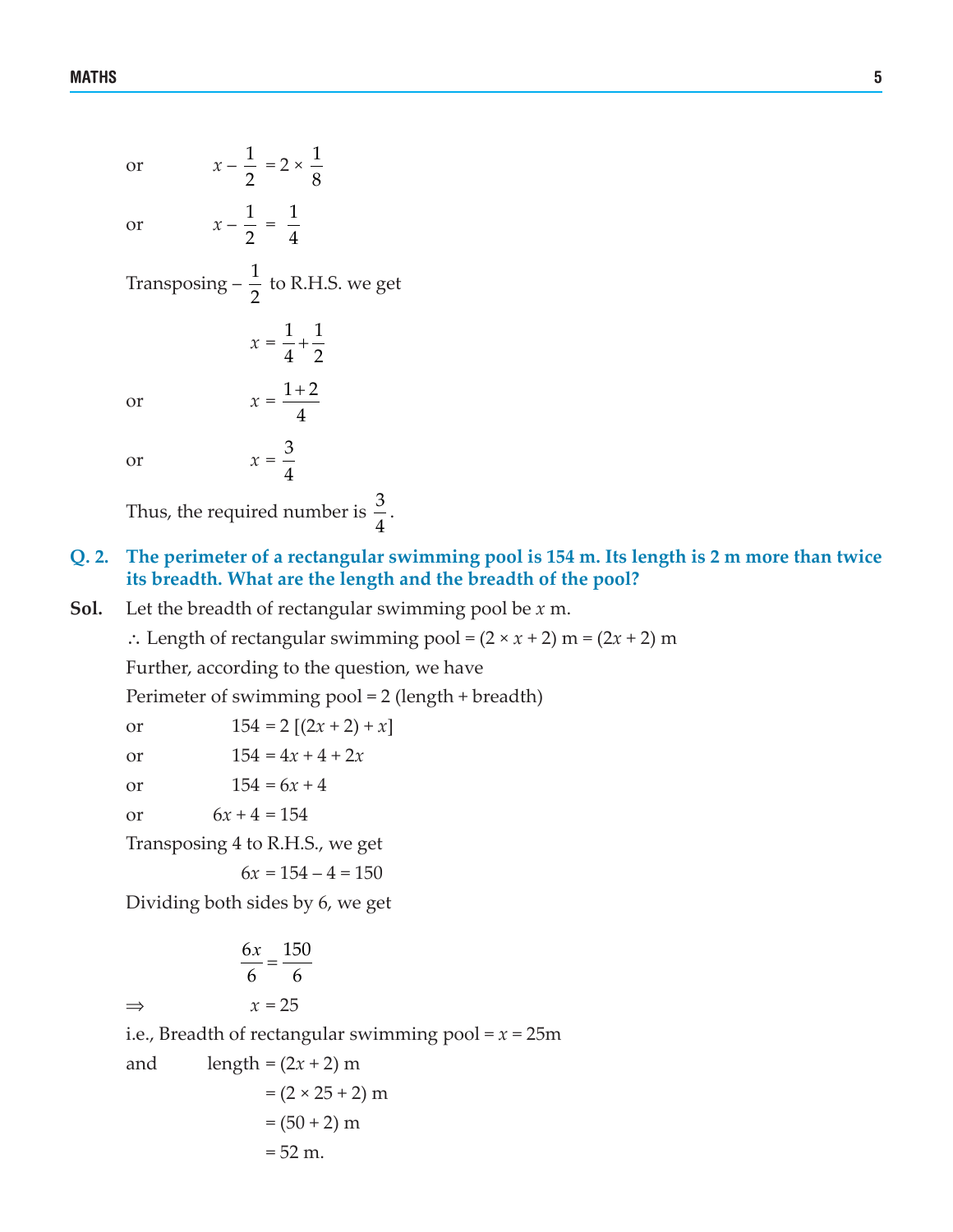- **Q.3.** The base of an isosceles triangle is  $\frac{4}{5}$ 3 **cm.** The perimeter of the triangle is 4  $\frac{2}{\epsilon}$ 15 **cm. What is the length of either of the remaining equal sides?**
- **Sol.** Given, triangle is an isosceles triangle. Let one of the equal side of given triangle is *x* cm. We know that, Perimeter of isosceles triangle = Sum of all the three sides

or  $4\frac{2}{15}$ 15  $=\frac{4}{3}$ 3 +  $\chi$  +  $\chi$ or  $2x + \frac{4}{5}$ 3  $=\frac{62}{15}$ 15 Transposing  $\frac{4}{3}$ 3 to R.H.S., we get  $2x = \frac{62}{15} - \frac{4}{3}$ 

or  $2x = \frac{62 - 20}{15}$ 

or  $2x = \frac{42}{15}$ 

Dividing both sides by 2, we get

15 −

15

$$
\frac{2x}{2} = \frac{42}{15 \times 2}
$$
  
or 
$$
x = \frac{21}{15} = \frac{7}{5} = 1\frac{2}{5}
$$

Thus, the length of either of the remaining equal sides is  $1\frac{2}{7}$ 5 cm.

## **Q.4. Sum of two numbers is 95. If one exceeds the other by 15, find the numbers.**

**Sol.** Let the one number be *x.*

Then the other number =  $(x + 15)$  (As per condition) According to the question, we have  $x + (x + 15) = 95$ or  $2x + 15 = 95$ 

Transposing 15 to R.H.S, we get

$$
2x = 95 - 15 = 80
$$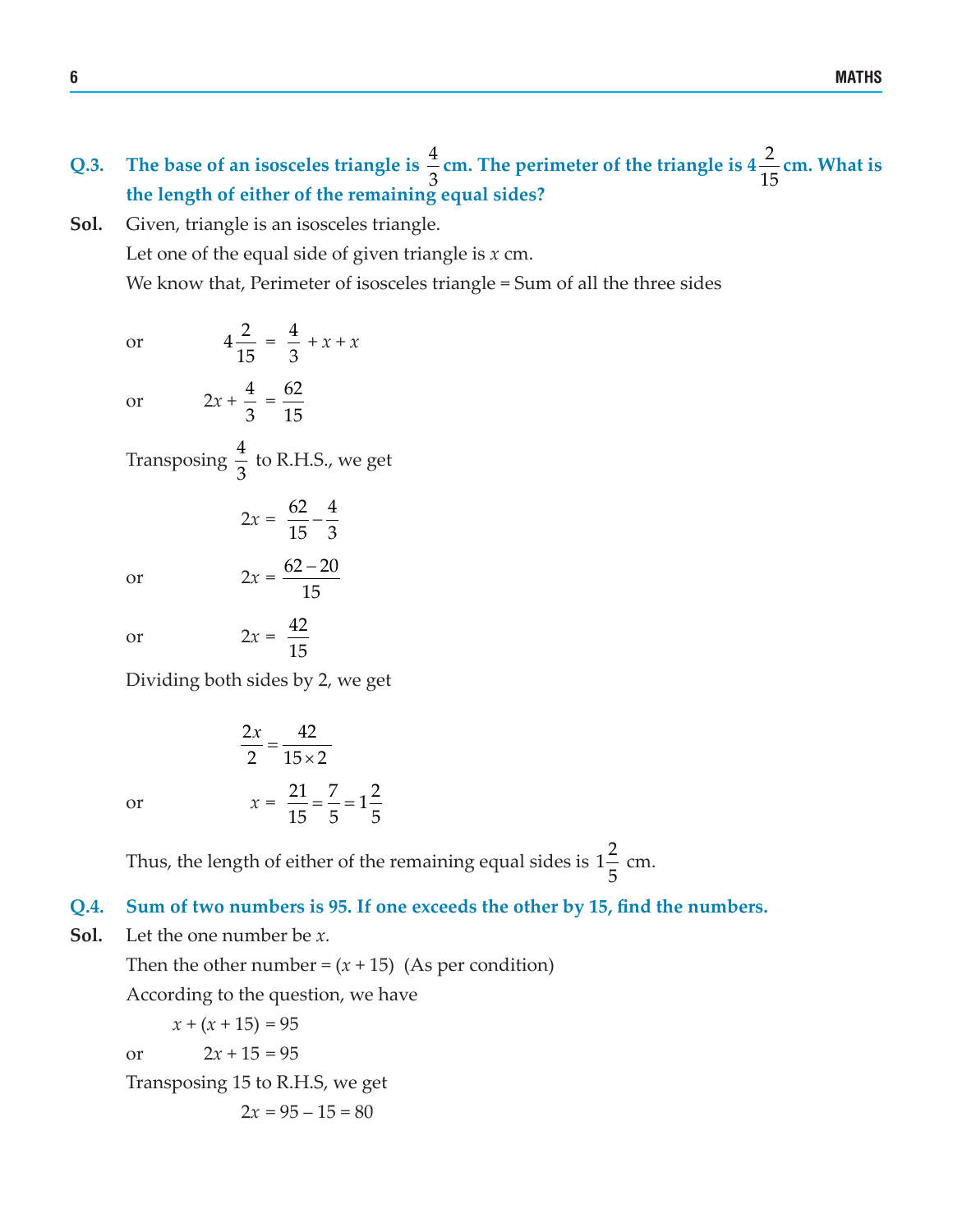Dividing both sides by 2, we get

 $rac{2x}{2} = \frac{80}{2}$ or  $x = 40$ 

i.e., One number =  $x = 40$  and the other number =  $(x + 15) = (40 + 15) = 55$ 

## **Q.5. Two numbers are in the ratio 5 : 3. If they differ by 18, what are the numbers?**

**Sol.** Let the numbers be 5*x* and 3*x*.

According to the question, we have

 $5x - 3x = 18$ 

or  $2x = 18$ 

Dividing both sides by 2, we get

$$
\frac{2x}{2} = \frac{18}{2}
$$

or  $x = 9$ 

i.e., The numbers are  $5 \times 9$  and  $3 \times 9$  or 45 and 27.

## **Q.6. Three consecutive integers add up to 51. What are these integers?**

**Sol.** Let the three consecutive integers be *x*,  $x + 1$  and  $x + 2$ .

According to the question, we have

 $x + x + 1 + x + 2 = 51$ or  $3x + 3 = 51$ or  $3x = 51 - 3$  (Transposing 3 to R.H.S.) or  $3x = 48$ 

Dividing both sides by 3, we get

$$
\frac{3x}{3} = \frac{48}{3}
$$
  
or 
$$
x = 16
$$

i.e, the required three consecutive integers are  $16$ ,  $16 + 1$  and  $16 + 2$  or  $16$ ,  $17$  and  $18$ 

## **Q.7. The sum of three consecutive multiples of 8 is 888. Find the multiples.**

**Sol.** Let the three consecutive multiples of 8 be *x*,  $(x + 8)$  and  $(x + 8 + 8)$ .

According to the question, we have

or 
$$
3x + 24 = 888
$$

 $x + (x + 8) + (x + 16) = 888$ 

or  $3x = 888 - 24$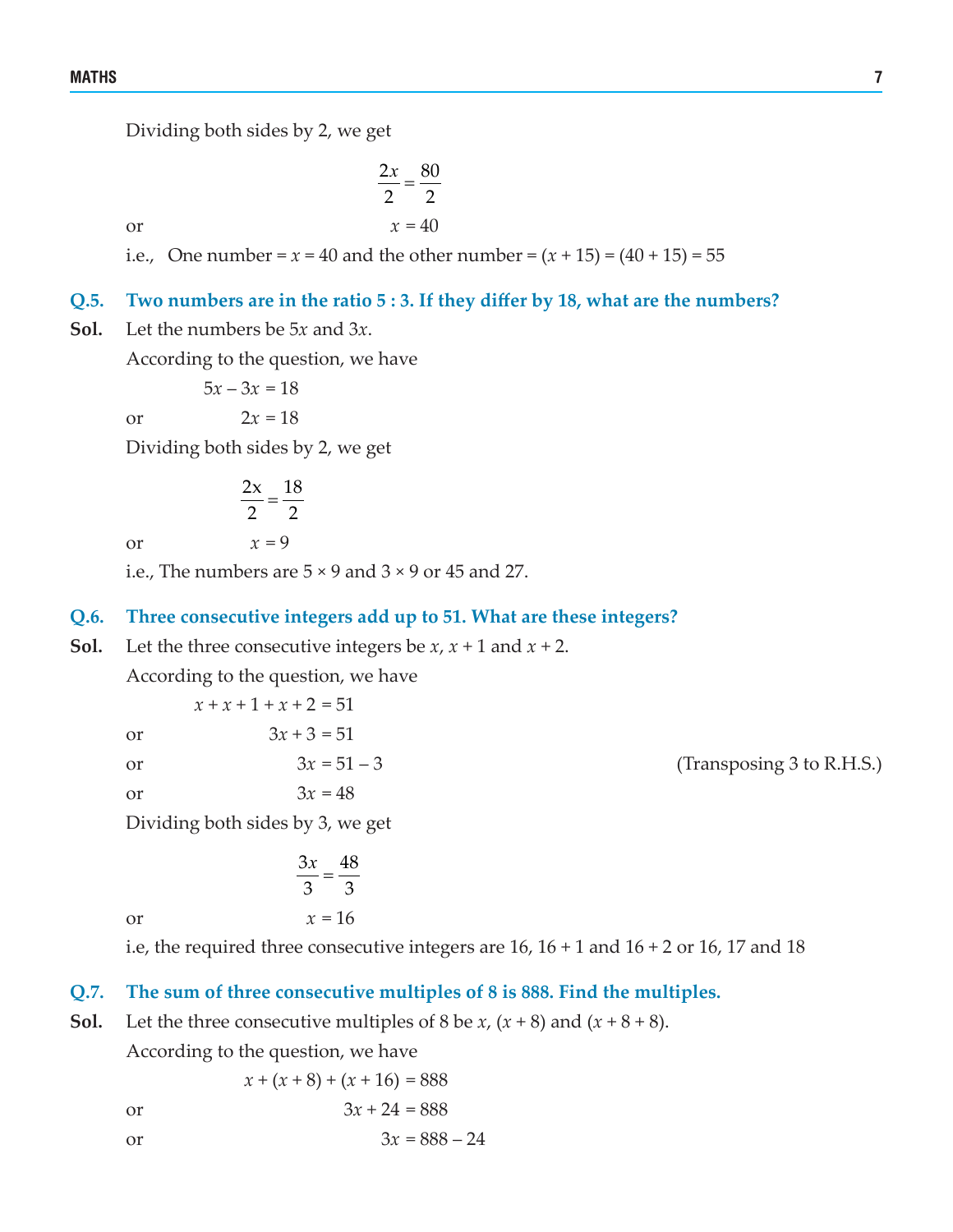or  $3x = 864$ 

 $\frac{3x}{3} = \frac{864}{3}$ 

Now dividing both sides by 3, we get

or  $x = 288$ 

Hence, the three consecutive multiples of 8 are 288, 288 + 8 and 288 + 16 i.e. 288, 296 and 304.

- **Q.8. Three consecutive integers are such that when they are taken in increasing order and multiplied by 2, 3 and 4 respectively, they add up to 74. Find these numbers.**
- **Sol.** Let the first number be x, then its two consecutive integers are  $x + 1$  and  $x + 2$ .

According to the question, we have

or  $2x + 3x + 3 + 4x + 8 = 74$ or  $9x = 74 - 11 = 63$ 

 $2(x) + 3(x + 1) + 4(x + 2) = 74$ 

Now dividing both sides by 9, we get

$$
\frac{9x}{9} = \frac{63}{9}
$$

Hence, the three consecutive integers are  $7, 7 + 1$  and  $7 + 2$  or  $7, 8$  and 9.

## **Q.9. The ages of Rahul and Haroon are in the ratio 5 : 7. Four years later the sum of their ages will be 56 years. What are their present ages?**

**Sol.** Let the ages of Rahul and Haroon be 5*x* years and 7*x* years respectively.

Four years later,

Age of Rahul =  $(5x + 4)$  years; Age of Haroon =  $(7x + 4)$  years

 $(5x + 4) + (7x + 4) = 56$ 

According to the question, we have

or 
$$
12x + 8 = 56
$$

or  $12x = 56 - 8 = 48$  (transposing 8 to R.H.S.)

$$
f_{\rm{max}}
$$

<sup>12</sup> (Dividing both sides by 12)

or  $x = \frac{48}{12}$ 

or  $x = 4$ 

Therefore, present age of Rahul =  $5 \times 4$  years = 20 years and present age of Haroon =  $7 \times 4$  years = 28 years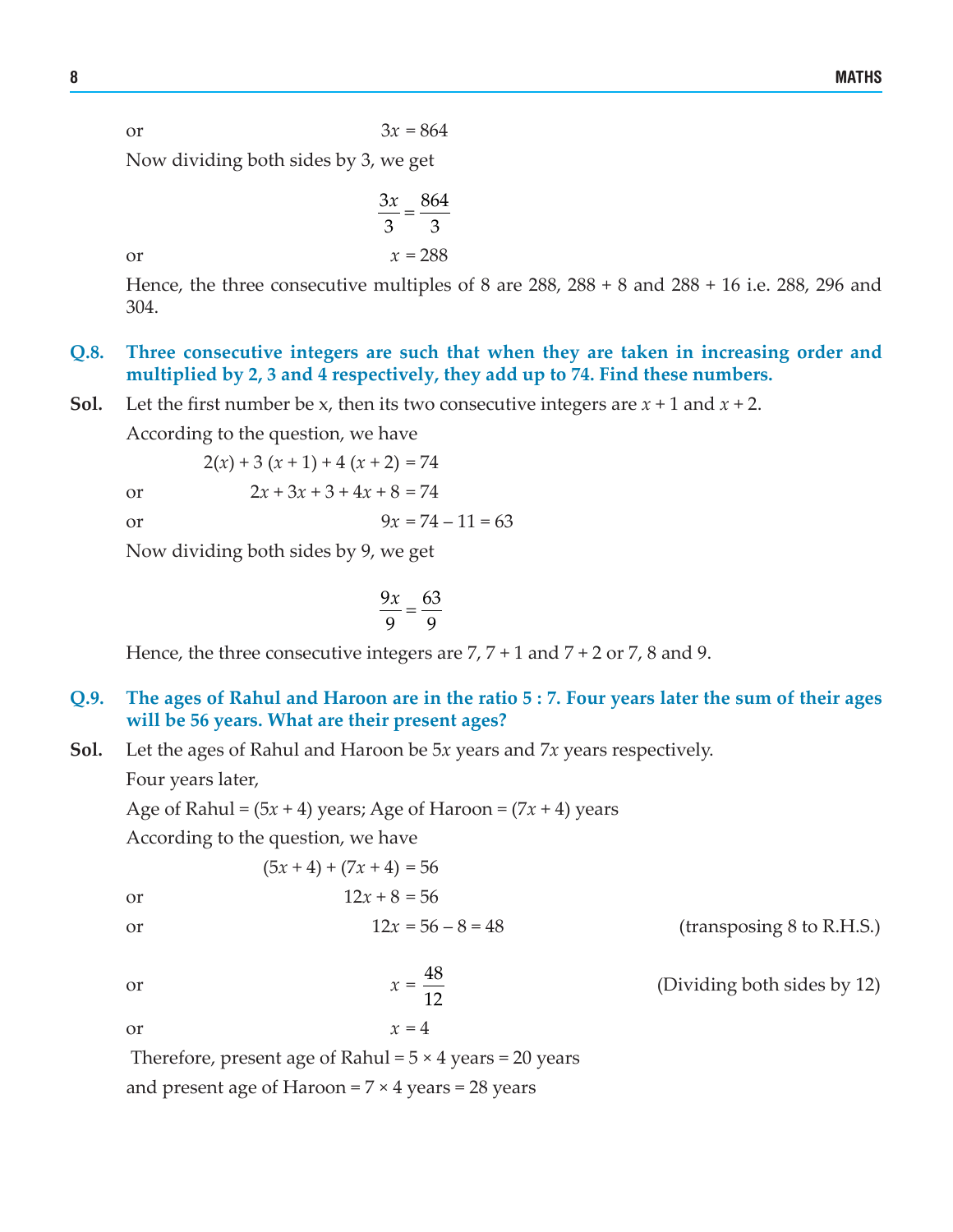### MATHS 9

## **Q.10. The number of boys and girls in a class are in the ratio of 7 : 5. The number of boys is 8 more than the number of girls. What is the total class strength?**

**Sol.** Let the number of boys and girls in a class be 7*x* and 5*x*.

Further, according to the question, we have

Number of boys = Number of girls  $+8$ 

or  $7x = 5x + 8$ or  $7x - 5x = 8$  (On transposing) or  $2x = 8$ 

or  $x = \frac{8}{3}$ 

<sup>2</sup> (Dividing both sides by 2)

or  $x = 4$ 

Therefore, the number of boys =  $7 \times 4 = 28$  and number of girls =  $5 \times 4 = 20$ Therefore, the total number of students =  $20 + 28 = 48$ 

## **Q.11. Baichung's father is 26 years younger than Baichung's grandfather and 29 years older than Baichung. The sum of the ages of all the three is 135 years. What is the age of each one of them?**

**Sol.** Let the present age of Baichung be *x* years.

Then age of Baichung's father =  $x + 29$ 

And age of Baichung's grandfather =  $x + 29 + 26 = x + 55$ 

∴  $x + x + 29 + x + 55 = 135$ 

- or  $3x + 84 = 135$
- or  $3x = 135 84 = 51$

or  $x = \frac{51}{3}$ 3  $= 17$ 

∴ Baichung's age = 17 years

age of Baichung's father =  $(17 + 29)$  years = 46 years

age of Baichung's grandfather =  $46 + 26 = 72$  years

## **Q.12. Fifteen years from now Ravi's age will be four times his present age. What is Ravi's present age?**

**Sol.** Let the present age of Ravi be *x* years.

After fifteen years from now Ravi's age  $=(x+15)$  years

According to the question, we have

$$
(x + 15) = 4 \times x
$$
  
or 
$$
x + 15 = 4x
$$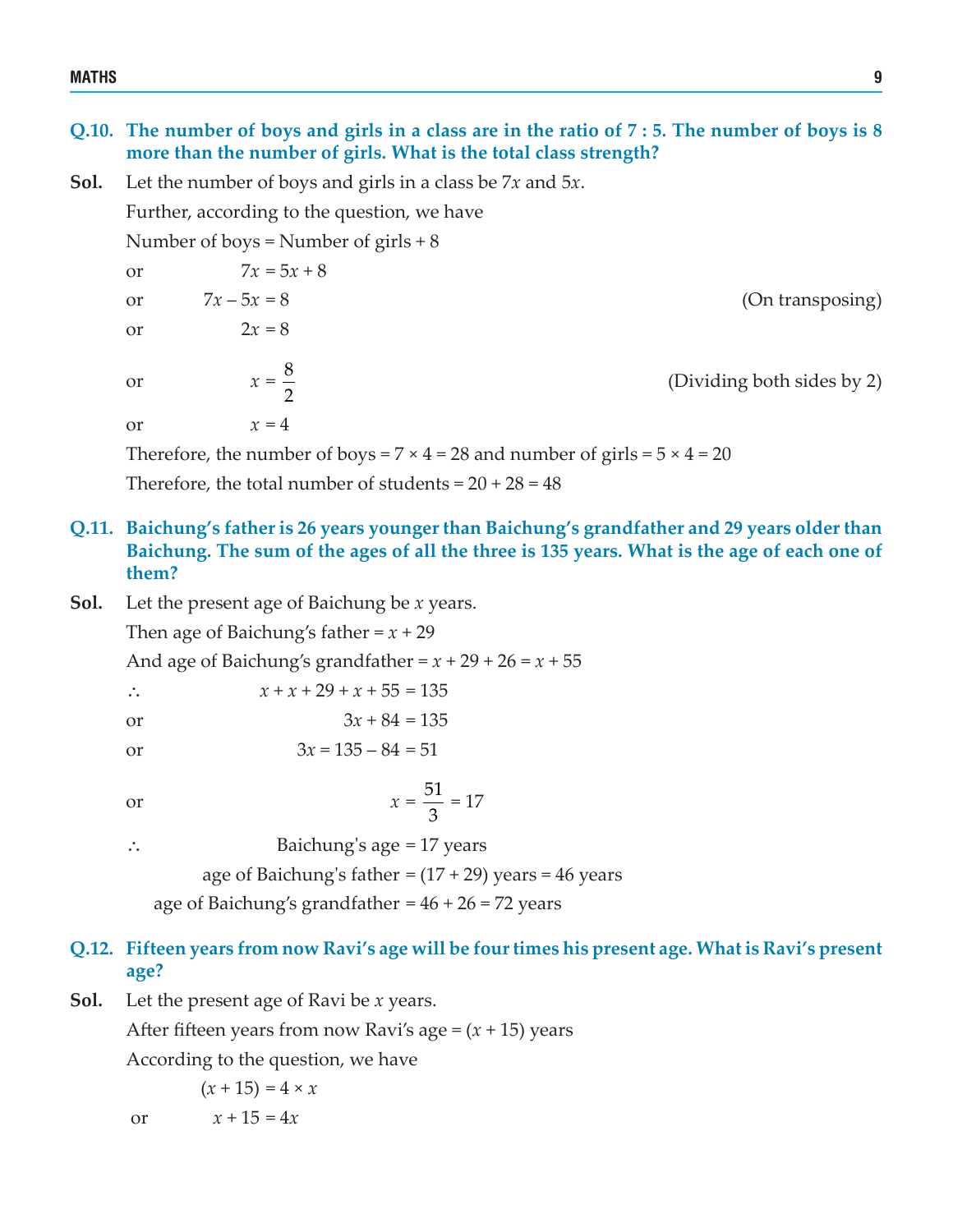| (on transposing)              | $3x = 15$          | or |
|-------------------------------|--------------------|----|
| (on dividing both sides by 3) | $x = \frac{15}{2}$ | or |
|                               | $x = 5$            | or |

Hence, the present age of Ravi is 5 years.

#### **Q.13.** A rational number is such that when you multiply it by  $\frac{5}{2}$ 2 and add  $\frac{2}{3}$ 3  **to the product, you**

get 
$$
-\frac{7}{12}
$$
. What is the number?

**Sol.** Let the rational number be *x*.

According to the question, we have

$$
x \times \frac{5}{2} + \frac{2}{3} = \frac{-7}{12}
$$
  
5x -7 2

or 

 $\frac{x}{x} = \frac{-7}{42} - \frac{2}{3}$  (on transposing)

or 

or 

$$
x = \frac{-15}{12} \times \frac{2}{5} = -\frac{1}{2}.
$$

2 12 3

 $5x -7-8 -15$ 2 12 12  $\frac{x}{2} = \frac{-7 - 8}{12} = \frac{-7}{4}$ 

Hence, the required number is  $\frac{-1}{2}$ 2  $\frac{-1}{2}$ .

- **Q.14. Lakshmi is a cashier in a bank. She has currency notes of denominations** ` **100,** ` **50 and** ` **10, respectively. The ratio of the number of these notes is 2 : 3 : 5. The total cash with Lakshmi is** ` **4,00,000. How many notes of each denomination does she have?**
- **Sol.** Let the Lakshmi has notes of  $\bar{\tau}$  100,  $\bar{\tau}$  50 and  $\bar{\tau}$  10 as 2*x*, 3*x* and 5*x* respectively.

According to the question, we have

$$
200x + 150x + 50x = 4,00,000
$$
or
$$
400x = 4,00,000
$$

or 
$$
x = 1,000
$$

Hence, Lakshmi has  $\bar{x}$  100 notes =  $2 \times \bar{x}$  1,000 =  $\bar{x}$  2,000

$$
\xi
$$
 50 notes = 3 × ₹ 1,000 = ₹ 3,000

and  $\bar{\tau}$  10 notes = 5 ×  $\bar{\tau}$  1,000 =  $\bar{\tau}$  5000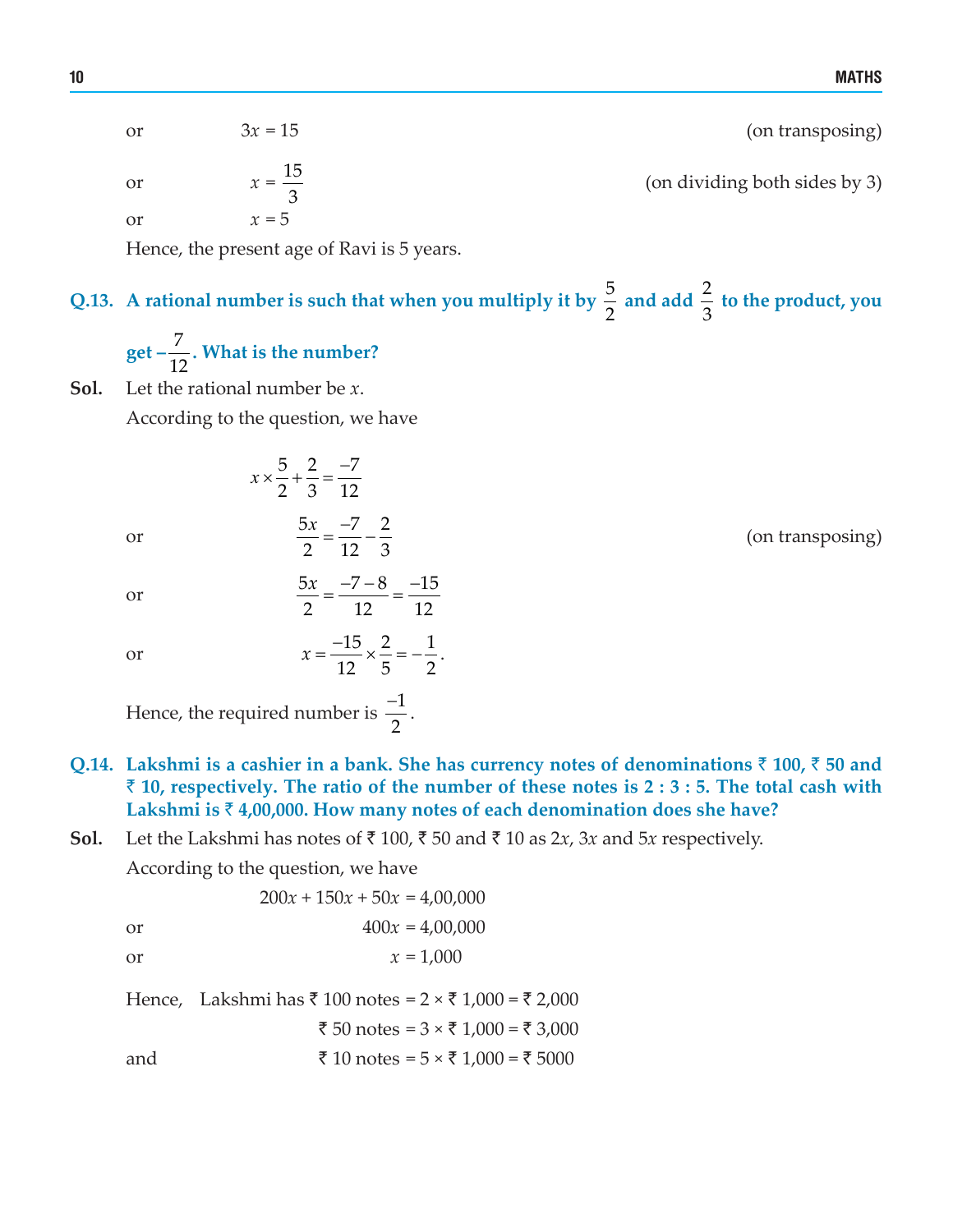**Q.15. I** have a total of  $\bar{\tau}$  300 in coins of denomination  $\bar{\tau}$  1,  $\bar{\tau}$  2 and  $\bar{\tau}$  5. The number of  $\bar{\tau}$  2 coins is **3 times the number of** ` **5 Coins. The total number of coins is 160. How many coins of each denomination are with me?**

**Sol.** Let the coin of  $\bar{\tau}$  5 be *x*.

$$
\therefore
$$
 Coin of  $\overline{z} = 3 \times x = 3x$ 

∴ Coin of  $\bar{x}$  1 = Total no. of coins –  $(x + 3x)$ 

 $= 160 - 4x$ 

Further according to the question, we have

 $\bar{x}$  1 × (160 – 4*x*) +  $\bar{x}$  2 × 3*x* +  $\bar{x}$  5 × *x* =  $\bar{x}$  300 or  $160 - 4x + 6x + 5x = 300$ or  $7x = 300 - 160$ or  $7x = 140$ or  $x = \frac{140}{7}$ 7  $= 20$ ∴ No. of  $\overline{5}$  coins = 20 No. of  $\bar{x}$  2 coins = 3 × 20 = 60 and No. of  $\overline{5}$  1 coins = 160 – 4 × 20 = 160 – 80 = 80.

- **Q.16. The organisers of an essay competition decide that a winner in the competition gets a prize** of  $\bar{\tau}$  100 and a participant who does not win gets a prize of  $\bar{\tau}$  25. The total prize money **distributed is** ` **3000. Find the number of winners, if the total number of participants is 63.**
- **Sol.** Given, the total number of participants is 63.

Let the number of winners be *x*.

As per question, winners get  $\bar{x}$  100 *x*.

Number of participant who does not win =  $63 - x$ 

Participants who do not win get =  $\bar{\tau}$  (63 – *x*) × 25

Further according to the given condition, we have

 $100x + (63 - x) \times 25 = 3000$ 

- or  $100x + 1575 25x = 3000$
- or  $75x = 3000 1575 = 1425$

or 
$$
x = \frac{1425}{75} = 19
$$

Thus, the number of winners is 19.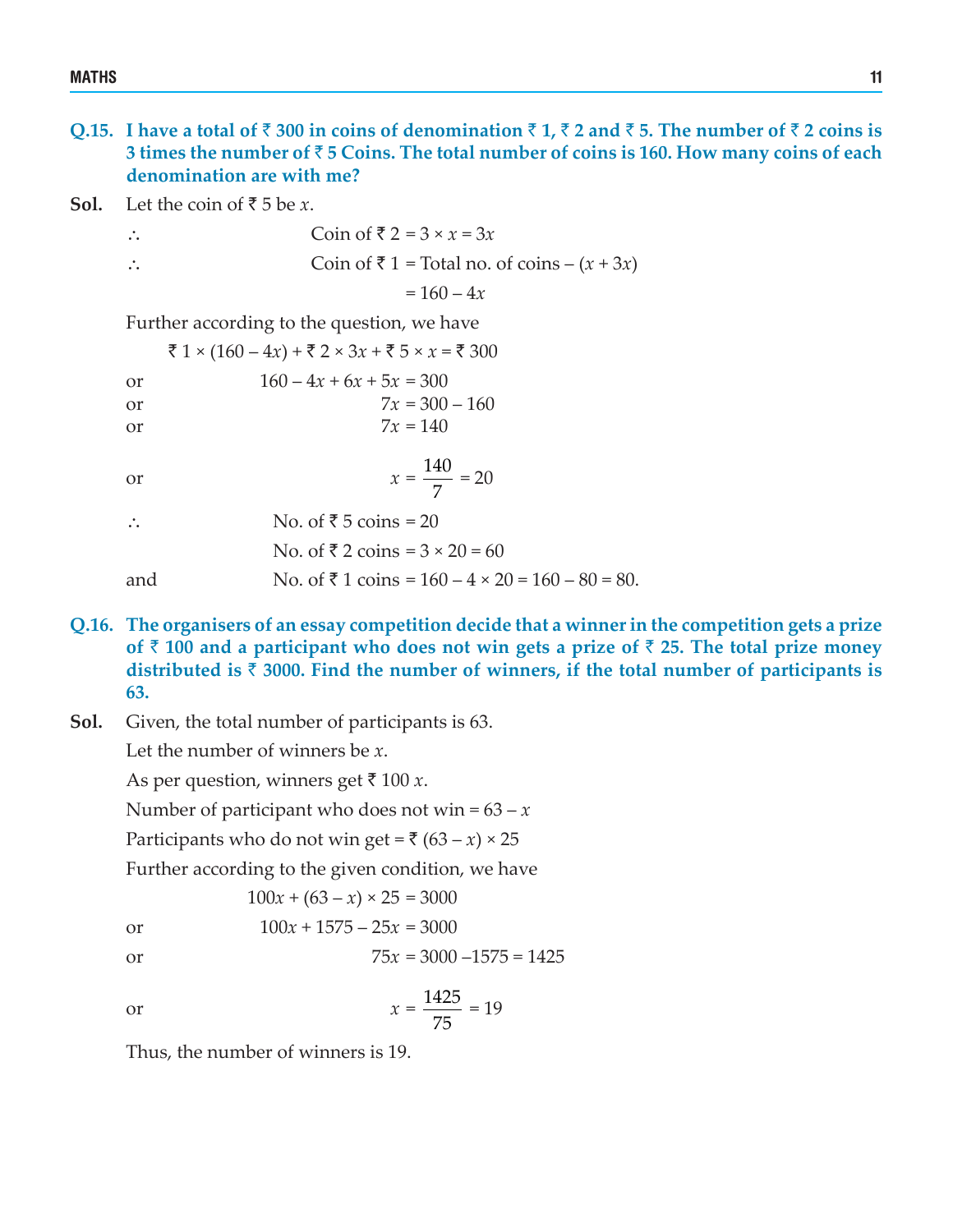## **EXERCISE 2.3**

## **Solve the following equations and check your results**

| Q.1. | $3x = 2x + 18$    |                                           |                                               |
|------|-------------------|-------------------------------------------|-----------------------------------------------|
| Sol. |                   | $3x = 2x + 18$                            |                                               |
|      |                   | Subtracting $2x$ from both sides, we get  |                                               |
|      |                   | $3x - 2x = 2x + 18 - 2x$                  |                                               |
|      | <b>or</b>         | $x = 18$                                  |                                               |
|      |                   | <b>Alternative Method:</b> $3x = 2x + 18$ |                                               |
|      |                   | Transposing $2x$ to L.H.S., we get        |                                               |
|      |                   | $3x - 2x = 18$                            |                                               |
|      | or                | $x = 18$                                  |                                               |
| Q.2. | $5t-3=3t-5$       |                                           |                                               |
| Sol. |                   | $5t-3=3t-5$ or $5t-3t=-5+3$               | (On transposing 3 to R.H.S. and 3t to L.H.S.) |
|      | or                | $2t = -2$                                 |                                               |
|      | <b>or</b>         | $\frac{2t}{2} = \frac{-2}{2}$             | (Dividing both sides by 2)                    |
|      | or                | $t = -1$                                  |                                               |
| Q.3. | $5x + 9 = 5 + 3x$ |                                           |                                               |
| Sol. |                   | $5x + 9 = 5 + 3x$                         |                                               |
|      | or                | $5x - 3x = 5 - 9$                         | (On transposing 9 to R.H.S. and 3x to L.H.S.) |
|      | <b>or</b>         | $2x = -4$                                 | (Dividing both sides by 2)                    |
|      | <b>or</b>         | $\frac{2x}{2} = \frac{-4}{2}$             |                                               |
|      | <b>or</b>         | $x = -2$                                  |                                               |
| Q.4. | $4z + 3 = 6 + 2z$ |                                           |                                               |
| Sol. |                   | $4z + 3 = 6 + 2z$                         |                                               |
|      | or                | $4z - 2z = 6 - 3$                         | (On transposing)                              |
|      | or                | $2z = 3$                                  |                                               |
|      | or                | $\frac{2z}{2} = \frac{3}{2}$              | (Dividing both sides by 2)                    |
|      | or                | $z=1.5$                                   |                                               |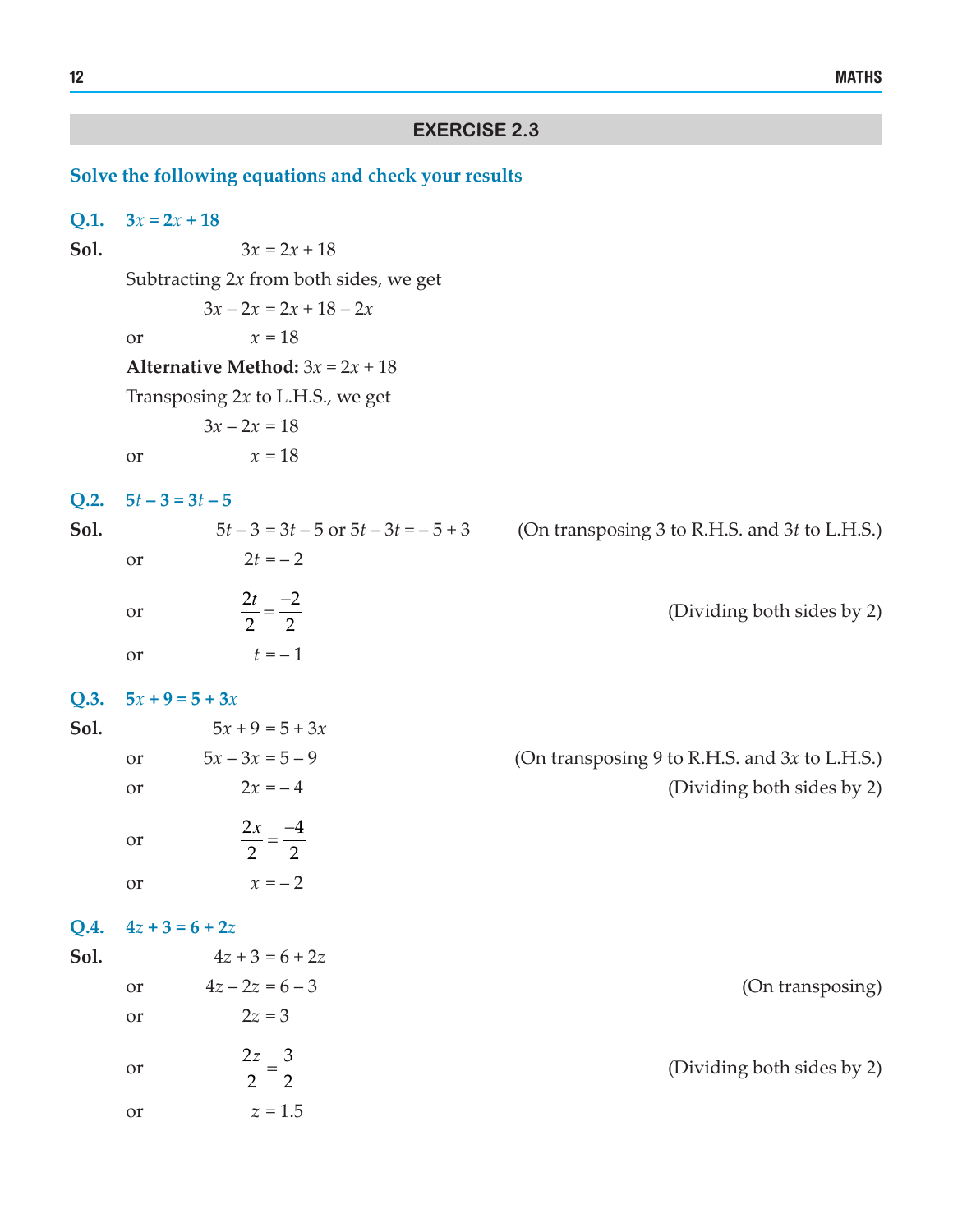| Q.5. | $2x-1=14-x$                                 |                                                                   |                                |
|------|---------------------------------------------|-------------------------------------------------------------------|--------------------------------|
| Sol. |                                             | $2x - 1 = 14 - x$                                                 |                                |
|      | <b>or</b>                                   | $2x + x = 14 + 1$                                                 |                                |
|      | or                                          | $3x = 14 + 1$                                                     | (On transposing)               |
|      | <b>or</b>                                   | $rac{3x}{3} = \frac{15}{3}$ (Dividing both sides by 3)            |                                |
|      | <b>or</b>                                   | $x = 5$                                                           |                                |
|      |                                             |                                                                   |                                |
| Q.6. | $8x + 4 = 3(x - 1) + 7$                     |                                                                   |                                |
| Sol. |                                             | $8x + 4 = 3(x - 1) + 7$                                           |                                |
|      | <b>or</b>                                   | $8x + 4 = 3x - 3 + 7$                                             |                                |
|      | <b>or</b>                                   | $8x - 3x = -3 + 7 - 4$                                            | (On transposing)               |
|      | <b>or</b>                                   | $5x = 0$                                                          |                                |
|      | or                                          | $x = 0$                                                           | (Dividing both side by 5)      |
|      | Q.7. $x = \frac{4}{5} (x + 10)$             |                                                                   |                                |
| Sol. |                                             | $x = \frac{4}{5} (x + 10)$                                        |                                |
|      | <b>or</b>                                   | $x \times 5 = 5 \times \frac{4}{5} (x + 10)$<br>$5x = 4 (x + 10)$ | (Multiplying both sides by 5)  |
|      | <b>or</b>                                   |                                                                   |                                |
|      | <b>or</b>                                   | $5x = 4x + 40$                                                    |                                |
|      | <b>or</b>                                   | $5x - 4x = 40$                                                    | (On transposing)               |
|      | <b>or</b>                                   | $x = 40$                                                          |                                |
|      | Q.8. $\frac{2x}{3} + 1 = \frac{7x}{15} + 3$ |                                                                   |                                |
| Sol. |                                             | $\frac{2x}{3} + 1 = \frac{7x}{15} + 3$                            | (On transposing)               |
|      | <b>or</b>                                   | $\frac{2x}{3} - \frac{7x}{15} = 3 - 1$                            |                                |
|      | or                                          | $\frac{10x-7x}{15}=2$                                             |                                |
|      | <b>or</b>                                   | $\frac{3x}{15} = 2$                                               |                                |
|      | <b>or</b>                                   | $\frac{3x}{15} \times 15 = 2 \times 15$                           | (Multiplying both sides by 15) |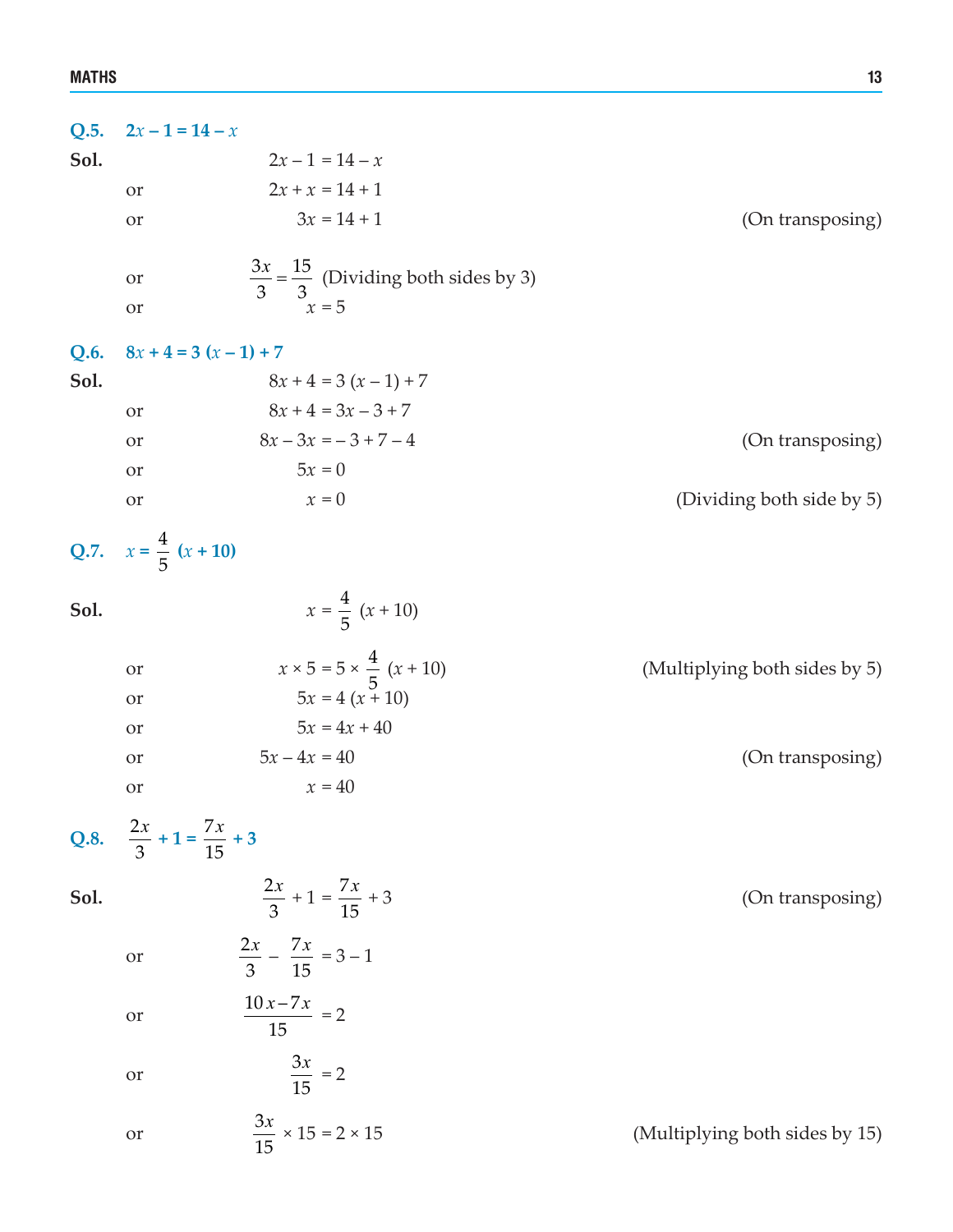|      | or                                          | $3x = 30$                                |                            |
|------|---------------------------------------------|------------------------------------------|----------------------------|
|      | or                                          | $\frac{3x}{3} = \frac{30}{3}$            | (Dividing both side by 3)  |
|      | <b>or</b>                                   | $\ensuremath{x}\xspace = 10$             |                            |
|      | Q. 9. $2y + \frac{5}{3} = \frac{26}{3} - y$ |                                          |                            |
| Sol. |                                             | $2y + \frac{5}{3} = \frac{26}{3} - y$    |                            |
|      | <b>or</b>                                   | $2y + y = \frac{26}{3} - \frac{5}{3}$    | (On transposing)           |
|      | or                                          | $3y = \frac{26-5}{3} = \frac{21}{3} = 7$ |                            |
|      | or                                          | $\frac{3y}{3} = \frac{7}{3}$             |                            |
|      | <b>or</b>                                   | $y = \frac{7}{3}$                        |                            |
|      | Q.10. $3m = 5m - \frac{8}{5}$               |                                          |                            |
| Sol. |                                             | $3m = 5m - \frac{8}{5}$                  |                            |
|      | $\overline{\text{or}}$                      | $3m - 5m = -\frac{8}{5}$                 | (On transposing)           |
|      | or                                          | $-2m = -\frac{8}{5}$<br>5                |                            |
|      | <b>or</b>                                   | $2m = \frac{8}{5}$                       |                            |
|      | <b>or</b>                                   | $\frac{2m}{2} = \frac{8}{5 \times 2}$    | (Dividing both sides by 2) |
|      | or                                          | $m=\frac{4}{5}$                          |                            |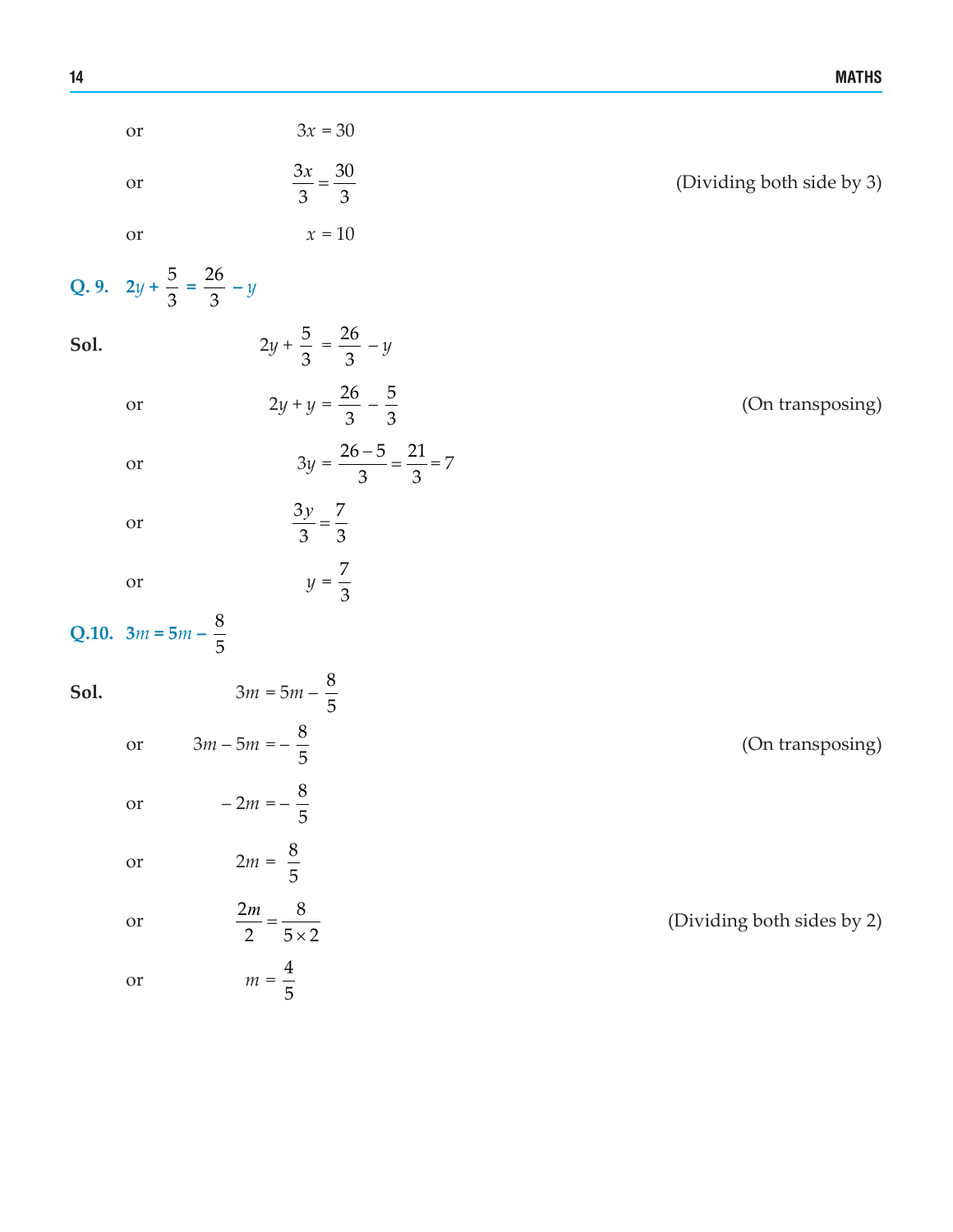### MATHS THE RESERVE OF THE RESERVE OF THE RESERVE OF THE RESERVE OF THE RESERVE OF THE RESERVE OF THE RESERVE OF

## **EXERCISE 2.4**

- Q.1. Amina thinks of a number and  $\frac{5}{2}$  subtracts from it. She multiplies the result by 8. The **result now obtained is 3 times the same number she thought of. What is the number?**
- **Sol.** Let the required number be *x*.

According to the question, we have

5  $\left(x-\frac{5}{2}\right) \times 8 = 3x$ or  $8x - 20 = 3x$ or  $8x - 3x = 20$ 

$$
\overline{\text{or}}
$$

 $5x = 20$  (On transposing)

(Dividing both sides by 3)

Dividing both sides by 5, we get

$$
x = \frac{20}{5} = 4.
$$

Thus, the required number is 4.

## **Q.2. A positive number is 5 times another number. If 21 is added to both the numbers, then one of the new numbers becomes twice the other new number. What are the numbers?**

**Sol.** Let one of the positive number be *x*, then other number be 5*x*.

According to the question, we have

|    | $2(x+21) = (5x+21)$      |                  |
|----|--------------------------|------------------|
| or | $2x + 42 = 5x + 21$      |                  |
| or | $2x - 5x = 21 - 42$      | (On transposing) |
| or | $-3x = -21$ or $3x = 21$ |                  |
|    |                          |                  |

or  $x = \frac{21}{3}$ 

3 ∴ One number =  $7$ 

- and the other number  $= 5 \times 7 = 35$
- **Q.3. Sum of the digits of a two-digit number is 9. When we interchange the digits, it is found that the resulting new number is greater than the original number by 27. What is the twodigit number?**
- **Sol.** Let the unit's digit is *x*.

Since it is given that the sum of the digits of the number is 9, the tens digit must be  $(9 - x)$ . According to the question, we have

 $(9 - x) \times 10 + x$  i.e.,  $90 - 10x + x$  i.e.,  $90 - 9x$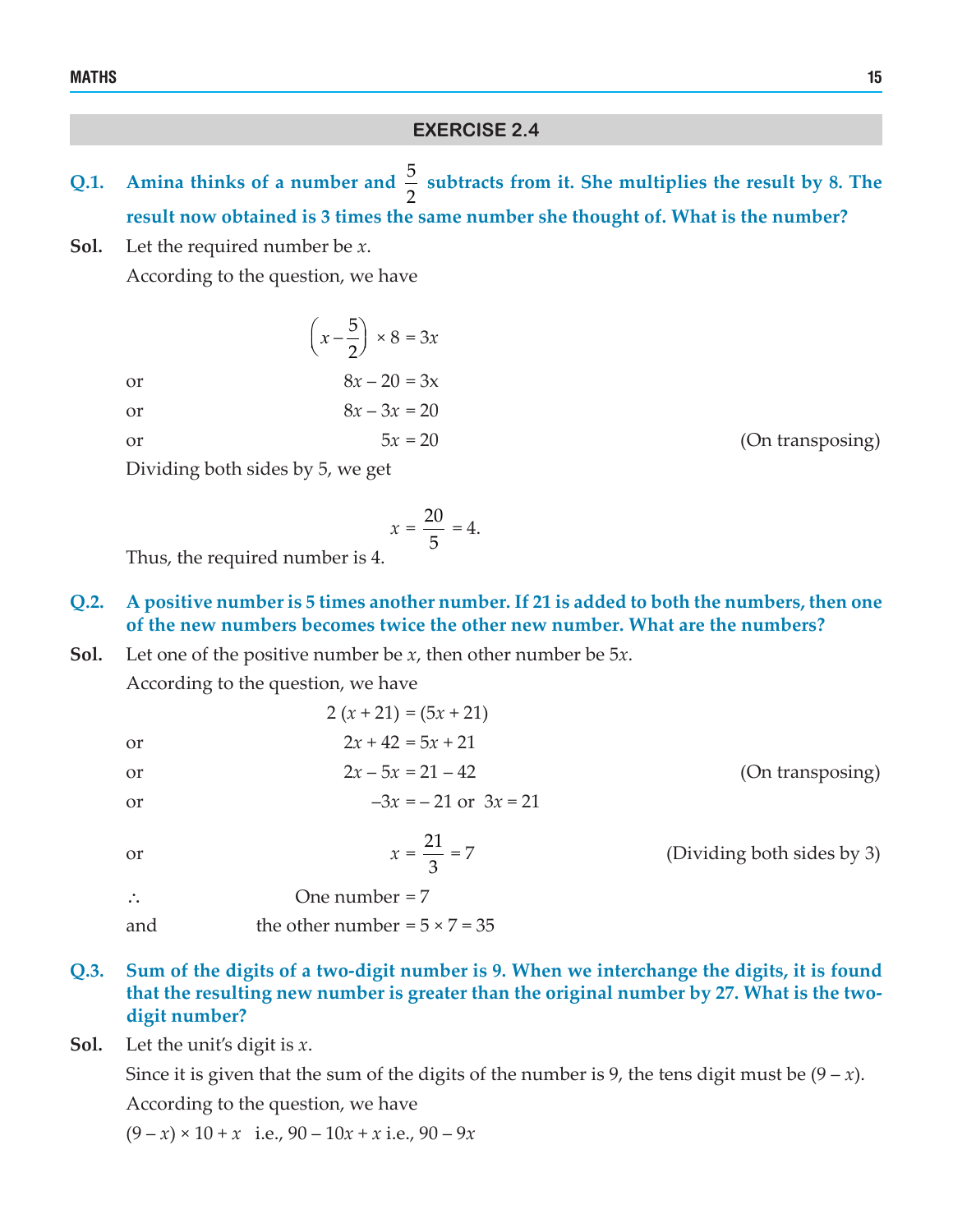According to the question, on interchanging the digits of the given number.

∴ The units becomes (9 – *x*) and the tens digit becomes *x*.

Thus, the new number is expressed as

 $x \times 10 + (9 - x)$  i.e.,  $10x + 9 - x$  i.e.,  $9x + 9$ 

Further according to the question.

New number exceeds the given number by 27.

$$
(9x + 9) - (90 - x) = 27
$$

or 
$$
9x + 9 - 90 + 9x = 27
$$

- or  $18x 81 = 27$
- or  $18x = 27 + 81$

$$
= 108
$$

18

 $= 6$ 

∴  $x = \frac{108}{100}$ 

Thus, units digit =  $x = 6$  and tens digit =  $9 - x = 9 - 6 = 3$ 

Hence, the required number is 36.

**Check:** Interchanging the digits, we get 63.

Now  $63 - 36 = 27$ , which is true.

Hence, the solution is correct.

- **Q.4. One of the two digits of a two digit number is three times the other digit. If you interchange the digits of this two-digit number and add the resulting number to the original number, you get 88. What is the original number?**
- **Sol.** Let the unit's digit be *x*.

Since it is given that the other digit is three times the unit's digit, then the ten's digit must be 3*x*.

∴ Number =  $3x \times 10 + x = 30x + x = 31x$ 

According to the question, on interchanging the digit of the given number.

∴ The units digit becomes 3*x* and tens digit becomes *x*.

88 44

Thus, the new number is expressed as  $10x + 3x$  i.e.  $13x + 31x$ .

 $= 2$ 

According to the question,

 $13x + 31x = 88$ or  $44x = 88$ 

or 
$$
x =
$$

Thus, units digit  $= x = 2$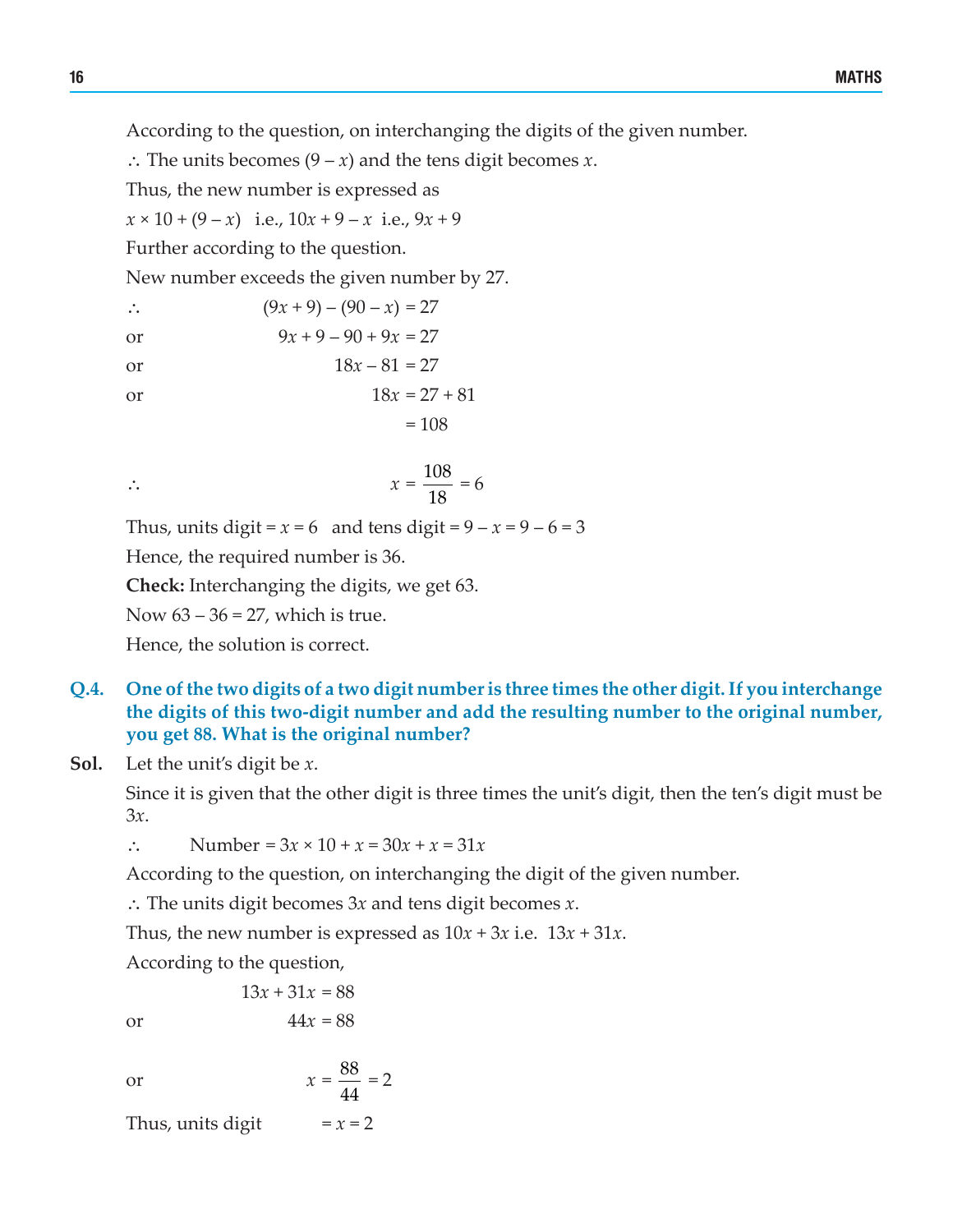and tens digit  $= 3x = 3 \times 2 = 6$ Hence, the required number is 62.

## **Q.5. Shobo's mother's present age is six time shobo's present age. Shobo's age five years from now will be one third of his mother's present age. What are their present ages?**

**Sol.** Let the shobo's present age be *x* years.

Then his mother's present age = 6*x* years

Shobo's age after five years from now  $=(x+5)$  years

According to the question, we have

 $(x+5) = \frac{1}{3} (6x)$ or  $x + 5 = 2x$ or  $x - 2x = -5$ or  $- x = - 5$ or  $x = 5$ Thus shobo's present age  $= x = 5$  years and his mother's present age  $= 6x = 6 \times 5$  years  $= 30$  years

- **Q.6. There is a narrow rectangular plot, reserved for a school, in Mahuli village. The length** and breadth of the plot are in the ratio  $11 : 4$  At the rate  $\bar{?}$  100 per metre it will cost the **village panchayat** ` **75000 to fence the plot. What are the dimensions of the plot?**
- **Sol.** Let the length and breadth of plot be 11*x* metre and 4*x* meter respectively.

Cost for fencing of the plot  $=$  ₹ 75,000

Rate for costing  $= \overline{3} 100$  per metre

We know that, Perimeter of rectangular plot

 $= 2$  (Length + Breadth) = 2 (11*x* + 4*x*) = 2 × 15*x* = 30*x* 

But, cost of fencing the plot  $=$  perimeter  $\times$  rate

or  $75000 = 30x \times 100$ 

or  $750 = 30x$ 

or 
$$
x = \frac{750}{30} = 25
$$

Thus, the length of the plot  $= 11x = 11 \times 25$  metre = 275 metre and breadth of the plot  $= 4x = 4 \times 25$  metre = 100 metre

**Q.7. Hasan buys two kinds of cloth materials for school uniforms, shirt material that costs him** ` **50 per metre and trouser material that costs him** ` **90 per metre. For every 2 meters of the trouser material he buys 3 metres of the shirt material. He sells the materials at 12 % and 10 % profit respectively. His total sale is** ` **36,600. How much trouser material did he buy?**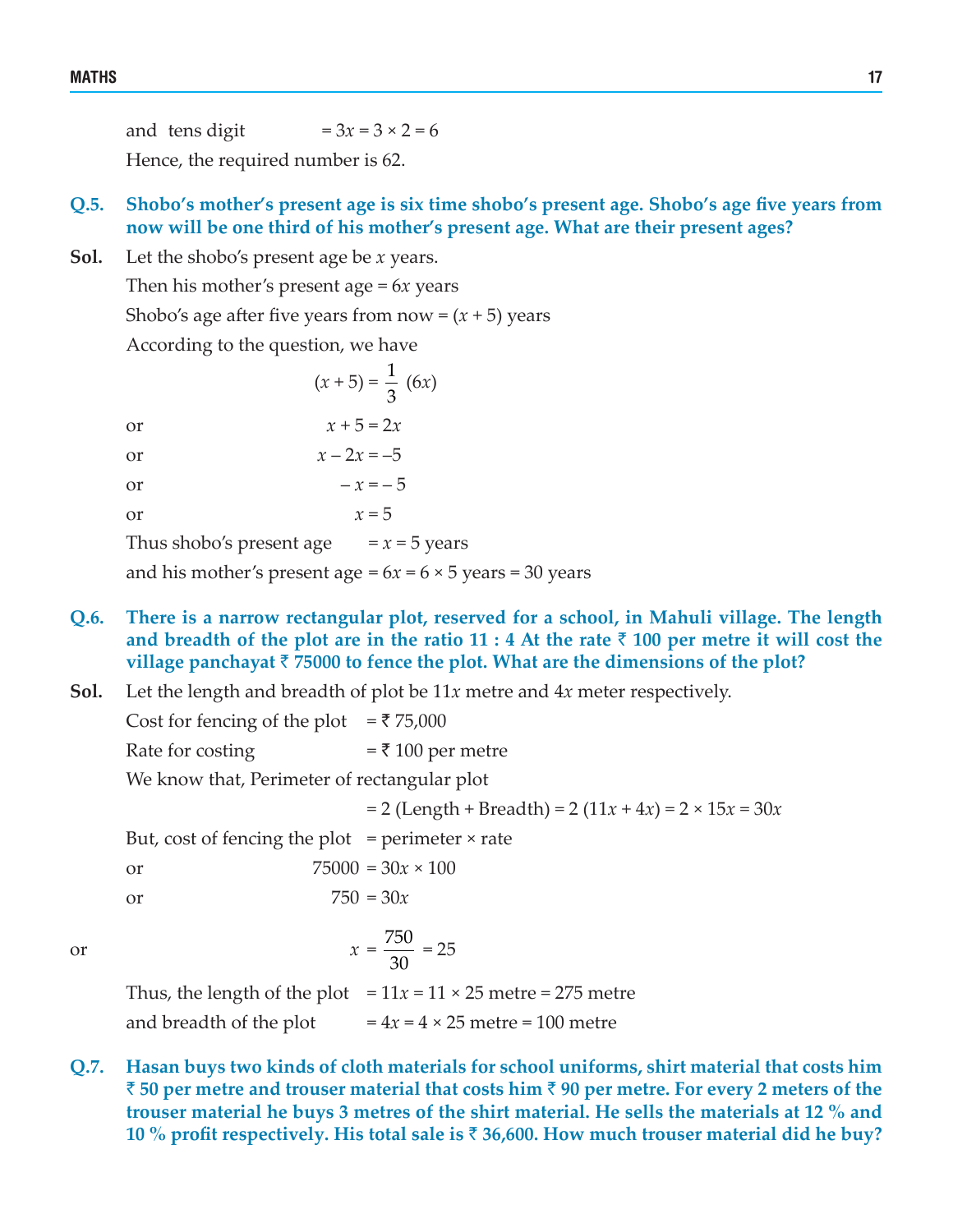**Sol.** Hasan buys shirt and trouser in ratio 2 : 3

Let the ratio be *x*.

He buys 2*x* m of the trouser and 3*x* m of the shirt material.

The cost of the shirt material  $= \bar{x} \cdot 3x \times 50 = \bar{x} \cdot 150x$ 

The cost of the trouser material =  $\bar{\tau}$  2*x* × 90 =  $\bar{\tau}$  180 *x* 

The selling price of the shirt material =  $\bar{x}$  150*x* + 12% of  $\bar{x}$  150*x* 

$$
= ₹\left(150x + \frac{12}{100} \times 150x\right) = ₹\left(150x + 16x\right) = ₹\ 168 x
$$

The selling of the trouser material =  $\bar{\tau}$  180*x* + 10% of  $\bar{\tau}$  180 *x* 

$$
= ₹\left(180x + \frac{10}{100} \times 180x\right) = ₹\left(180x + 18x\right) = ₹\ 198\ x
$$

According to the question, we have

$$
168x + 198x = 36,600 \text{ or } 366x = 36,600
$$

or 
$$
x = \frac{36,600}{366} = 100
$$

Thus, the trouser material is bought by  $\text{him} = 2 \times 100 \text{ m} = 200 \text{ m}$ 

- **Q.8. Half of a herd of deer are grazing in the field and three fourths of the remaining are playing nearby. The rest 9 are drinking water from the pond. Find number of deer in the herd.**
- **Sol.** Let the number of deer in the herd be *x*.

Number of deer whose grazing in the field =  $\frac{1}{2}$ 2 of  $x =$ 2 *x*

<sup>∴</sup> Rest number of deer <sup>=</sup>*<sup>x</sup>* – 2  $\frac{x}{2}$  = 2 *x*

Three fourths of the remaining 
$$
=
$$
  $\frac{3}{4}$  of  $\frac{x}{2} = \frac{3x}{8}$ 

∴ Rest of deer =

or 
$$
9 = \frac{4x - 3x}{8}
$$
 (: Given, rest of deer = 9)

2  $\frac{x}{2} - \frac{3}{4}$ 8 *x*

or  $72 = x$ 

Thus, the number of deer in the herd is 72.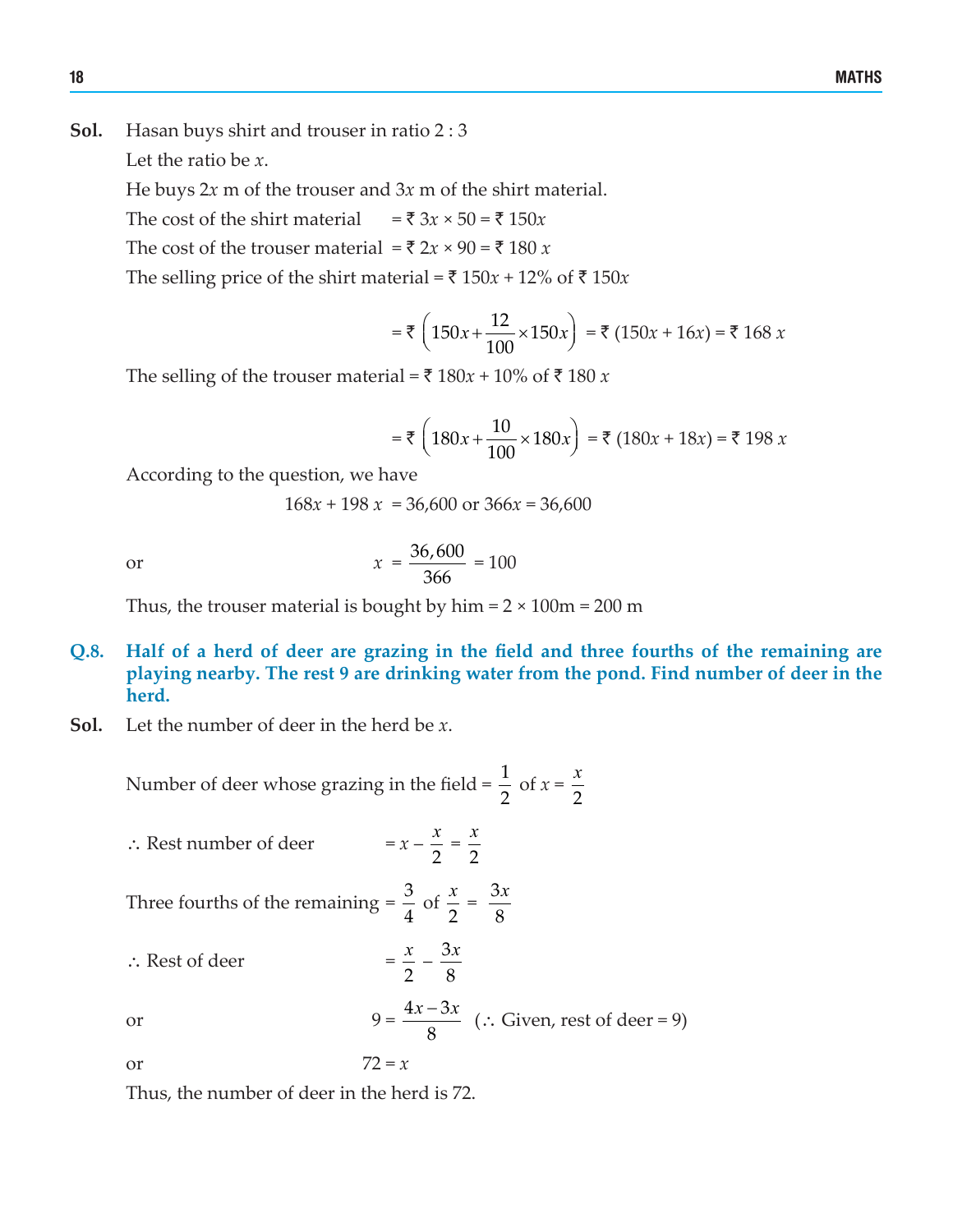#### MATHS THE RESERVE OF THE RESERVE OF THE RESERVE OF THE RESERVE OF THE RESERVE OF THE RESERVE OF THE RESERVE OF

## **Q.9. A grandfather is ten times older than his granddaughter. He is also 54 years older than her. Find their present ages.**

**Sol.** Let the age of grandfather be *x* years. Then his grandfather's age = 10*x* years. According to the question, we have

 $x + 54 = 10x$ 

or  $x - 10x = -54$ 

$$
\begin{array}{c}\n\ldots & \ldots & \ldots \\
\vdots & \vdots & \vdots \\
\vdots & \vdots & \vdots \\
\vdots & \vdots & \vdots \\
\vdots & \vdots & \vdots \\
\vdots & \vdots & \vdots \\
\vdots & \vdots & \vdots \\
\vdots & \vdots & \vdots \\
\vdots & \vdots & \vdots \\
\vdots & \vdots & \vdots \\
\vdots & \vdots & \vdots \\
\vdots & \vdots & \vdots \\
\vdots & \vdots & \vdots \\
\vdots & \vdots & \vdots \\
\vdots & \vdots & \vdots \\
\vdots & \vdots & \vdots \\
\vdots & \vdots & \vdots \\
\vdots & \vdots & \vdots \\
\vdots & \vdots & \vdots \\
\vdots & \vdots & \vdots \\
\vdots & \vdots & \vdots \\
\vdots & \vdots & \vdots \\
\vdots & \vdots & \vdots \\
\vdots & \vdots & \vdots \\
\vdots & \vdots & \vdots \\
\vdots & \vdots & \vdots \\
\vdots & \vdots & \vdots \\
\vdots & \vdots & \vdots \\
\vdots & \vdots & \vdots \\
\vdots & \vdots & \vdots \\
\vdots & \vdots & \vdots \\
\vdots & \vdots & \vdots \\
\vdots & \vdots & \vdots \\
\vdots & \vdots & \vdots \\
\vdots & \vdots & \vdots \\
\vdots & \vdots & \vdots \\
\vdots & \vdots & \vdots \\
\vdots & \vdots & \vdots \\
\vdots & \vdots & \vdots \\
\vdots & \vdots & \vdots \\
\vdots & \vdots & \vdots \\
\vdots & \vdots & \vdots \\
\vdots & \vdots & \vdots \\
\vdots & \vdots & \vdots \\
\vdots & \vdots & \vdots \\
\vdots & \vdots & \vdots \\
\vdots & \vdots & \vdots \\
\vdots & \vdots & \vdots \\
\vdots & \vdots & \vdots \\
\vdots & \vdots & \vdots \\
\vdots & \vdots & \vdots \\
\vdots & \vdots & \vdots \\
\vdots & \vdots & \vdots \\
\vdots & \vdots & \vdots \\
\vdots & \vdots & \vdots \\
\vdots & \vdots & \vdots \\
\vdots & \vdots & \vdots \\
\vdots & \vdots & \vdots \\
\vdots & \vdots & \vdots \\
\vdots & \vdots & \vdots \\
\vdots & \vdots & \vdots \\
\vdots & \vdots & \vdots \\
\vdots & \vdots &
$$

or  $-9x = -54$  or  $x = 6$ 

Thus, age of granddaughter  $x = x = 6$  years and

age of grandfather =  $10x = 10 \times 6$  years = 60 years.

## Q.10. Aman's age is three times his son's age. Ten years ago he was five times his son's age. Find **their present ages.**

**Sol.** Let the son's present age be *x* years.

∴ Father's present age = 3*x* years Ten years age son's age  $=(x-10)$  years and Ten years ago father's age =  $(3x – 10)$  years According to the question, we have

 $3x - 10 = 5(x - 10)$ or  $3x - 10 = 5x - 50$ or  $3x - 5x = -50 + 10$  (On transposing) or  $-2x = -40$ or  $x = \frac{40}{3}$ 

2  $= 20$ 

Therefore, son's present age  $x = 20$  years and father's present age =  $3x = 3 \times 20$  years = 60 years.

## **EXERCISE 2.5**

**Solve the following linear equations.**

Q.1. 
$$
\frac{x}{2} - \frac{1}{5} = \frac{x}{3} + \frac{1}{4}
$$
  
\nSoI.  
\nor  
\n
$$
\frac{5x - 2}{10} = \frac{4x + 3}{12}
$$
\n
$$
12(5x - 2) = 10(4x + 3)
$$
\n(Dn cross multiplying)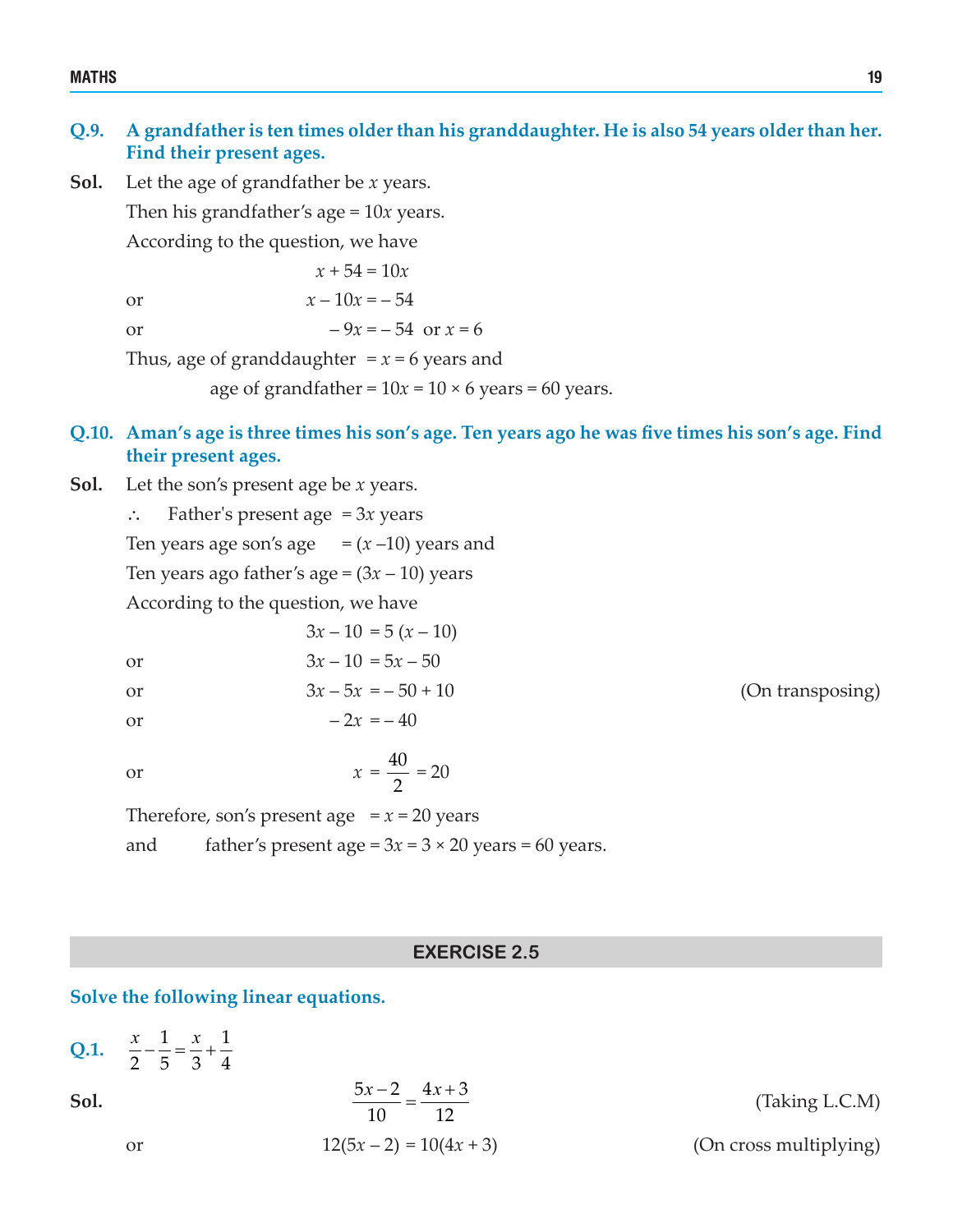or  
\n
$$
60x - 24 = 40x + 30
$$
\nor  
\n
$$
60x - 40x = 30 + 24
$$
\nor  
\n
$$
20x = 54
$$
\nor  
\n
$$
\frac{20x}{20} = \frac{54}{20}
$$
\n(On dividing both sides by 20)\nor  
\n
$$
x = \frac{27}{10}
$$
\nCheck:  
\nL.H.S. =  $\frac{x}{2} - \frac{1}{5} = \frac{27}{2 \times 10} - \frac{1}{5}$   
\n
$$
= \frac{27}{20} - \frac{1}{5} = \frac{27 - 4}{20} = \frac{23}{20}
$$
\n(R.H.S =  $\frac{x}{3} + \frac{1}{4} = \frac{27}{3 \times 10} + \frac{1}{4} = \frac{27}{30} + \frac{1}{4} = \frac{54 + 15}{60} = \frac{69}{60} = \frac{23}{20}$   
\nL.H.S = R.H.S

So our answer is correct

| $\frac{n}{2} - \frac{3n}{4} + \frac{5n}{6} = 21$<br>Sol.<br>$\frac{6n - 9n + 10n}{12} = 21$<br>(L.C.M. of 2, 4 and 6 is 12)<br><b>or</b><br>$7n = 21 \times 12$<br>(On cross multiplication)<br><b>or</b><br>$n = \frac{21 \times 12}{7}$<br>(Dividing by 7)<br><b>or</b><br>$n = 36$ .<br><b>or</b><br>$x+7-\frac{8x}{2}=\frac{17}{6}-\frac{5x}{2}$<br>Sol. |  |
|--------------------------------------------------------------------------------------------------------------------------------------------------------------------------------------------------------------------------------------------------------------------------------------------------------------------------------------------------------------|--|
| Q.3. $x+7-\frac{8x}{3}=\frac{17}{6}-\frac{5x}{2}$                                                                                                                                                                                                                                                                                                            |  |
|                                                                                                                                                                                                                                                                                                                                                              |  |
|                                                                                                                                                                                                                                                                                                                                                              |  |
|                                                                                                                                                                                                                                                                                                                                                              |  |
|                                                                                                                                                                                                                                                                                                                                                              |  |
|                                                                                                                                                                                                                                                                                                                                                              |  |
|                                                                                                                                                                                                                                                                                                                                                              |  |
| $\frac{3x+21-8x}{3} = \frac{17-15x}{6}$<br><b>or</b>                                                                                                                                                                                                                                                                                                         |  |
| $\frac{-5x+21}{3} = \frac{17-15x}{6}$<br><b>or</b>                                                                                                                                                                                                                                                                                                           |  |
| $6(-5x+21) = 3(17-15x)$<br>(On cross multiplication)<br>or                                                                                                                                                                                                                                                                                                   |  |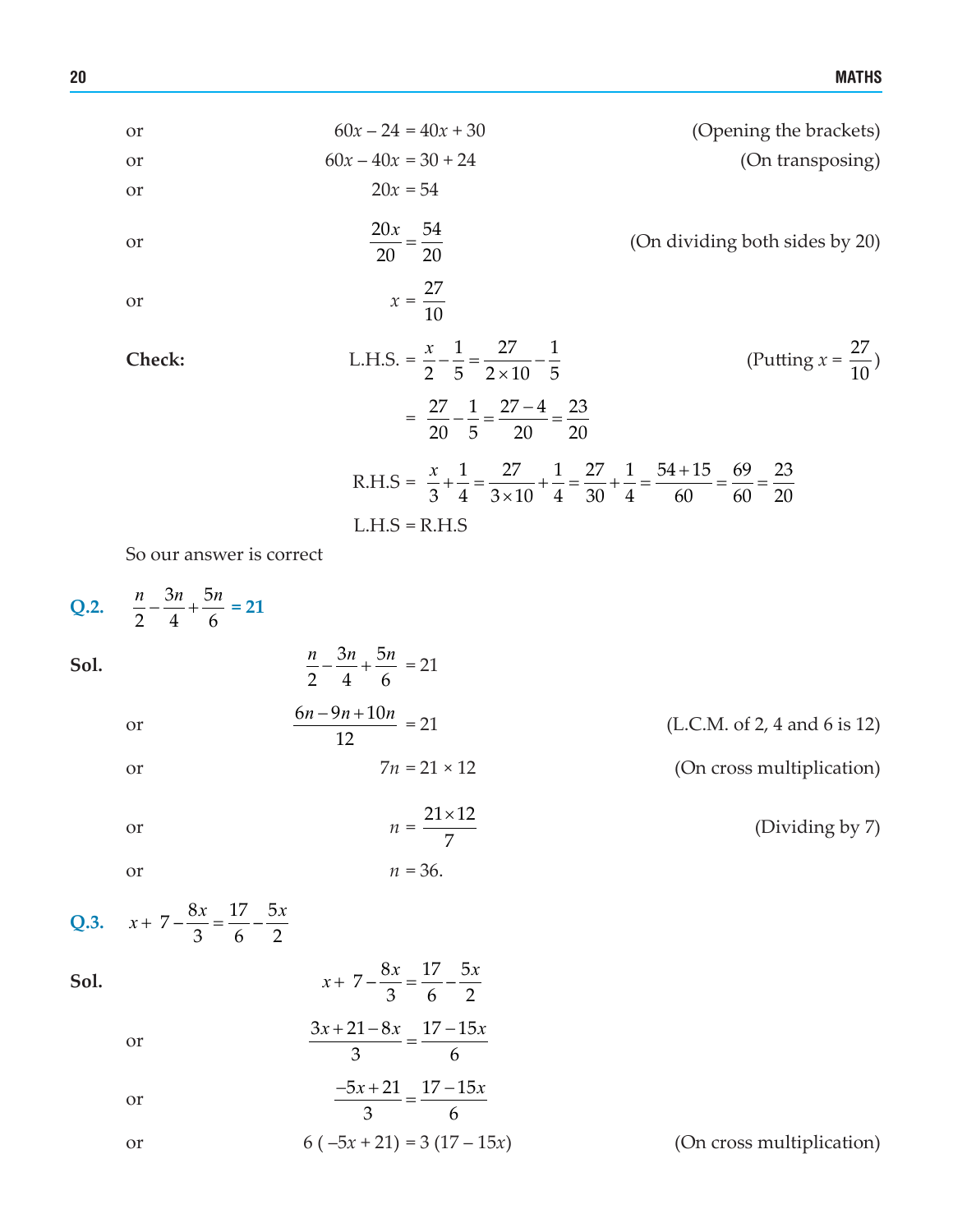|      | <b>or</b>                                                | $2(-5x + 21) = 17 - 15x$                            |                           |
|------|----------------------------------------------------------|-----------------------------------------------------|---------------------------|
|      | or                                                       | $-10x + 42 = 17 - 15x$                              | (Opening the brackets)    |
|      | or                                                       | $-10x + 15x = 17 - 42$                              | (On transposing)          |
|      | or                                                       | $5x = -25$                                          |                           |
|      | or                                                       | $x = \frac{-25}{5}$                                 | (Dividing by 5)           |
|      | <b>or</b>                                                | $x = -5$                                            |                           |
|      | Q.4. $\frac{x-5}{3} = \frac{x-3}{5}$                     |                                                     |                           |
| Sol. |                                                          | $\frac{x-5}{3} = \frac{x-3}{5}$                     |                           |
|      | or                                                       | $5(x-5) = 3(x-3)$                                   | (On cross multiplication) |
|      | or                                                       | $5x - 25 = 3x - 9$                                  | (Opening brackets)        |
|      | <b>or</b>                                                | $5x - 3x = -9 + 25$                                 | (On transposing)          |
|      | or                                                       | $2x = 16$                                           |                           |
|      | or                                                       | $x = \frac{16}{2}$                                  | (Dividing by 2)           |
|      | <b>or</b>                                                | $x = 8$ .                                           |                           |
|      | Q.5. $\frac{3t-2}{4} - \frac{2t+3}{3} = \frac{2}{3} - t$ |                                                     |                           |
| Sol. |                                                          | $\frac{3t-2}{4} - \frac{2t+3}{3} = \frac{2}{3} - t$ |                           |
|      | <b>or</b>                                                | $\frac{3(3t-2)-4(2t+3)}{12} = \frac{2-3t}{3}$       |                           |
|      | or                                                       | $\frac{9t-6-8t-12}{12} = \frac{2-3t}{3}$            |                           |
|      | or                                                       | $\frac{t-18}{12} = \frac{2-3t}{3}$                  |                           |
|      | or                                                       | $\frac{t-18}{4} = 2 - 3t$                           | (Multiplying by 4)        |
|      | or                                                       | $t-18 = 4(2-3t)$                                    | (On cross multiplication) |
|      | <b>or</b>                                                | $t-18=8-12t$                                        | (Opening brackets)        |
|      | <b>or</b>                                                | $t + 12t = 8 + 18$                                  | (On transposing)          |
|      | <b>or</b>                                                | $13t = 26$                                          |                           |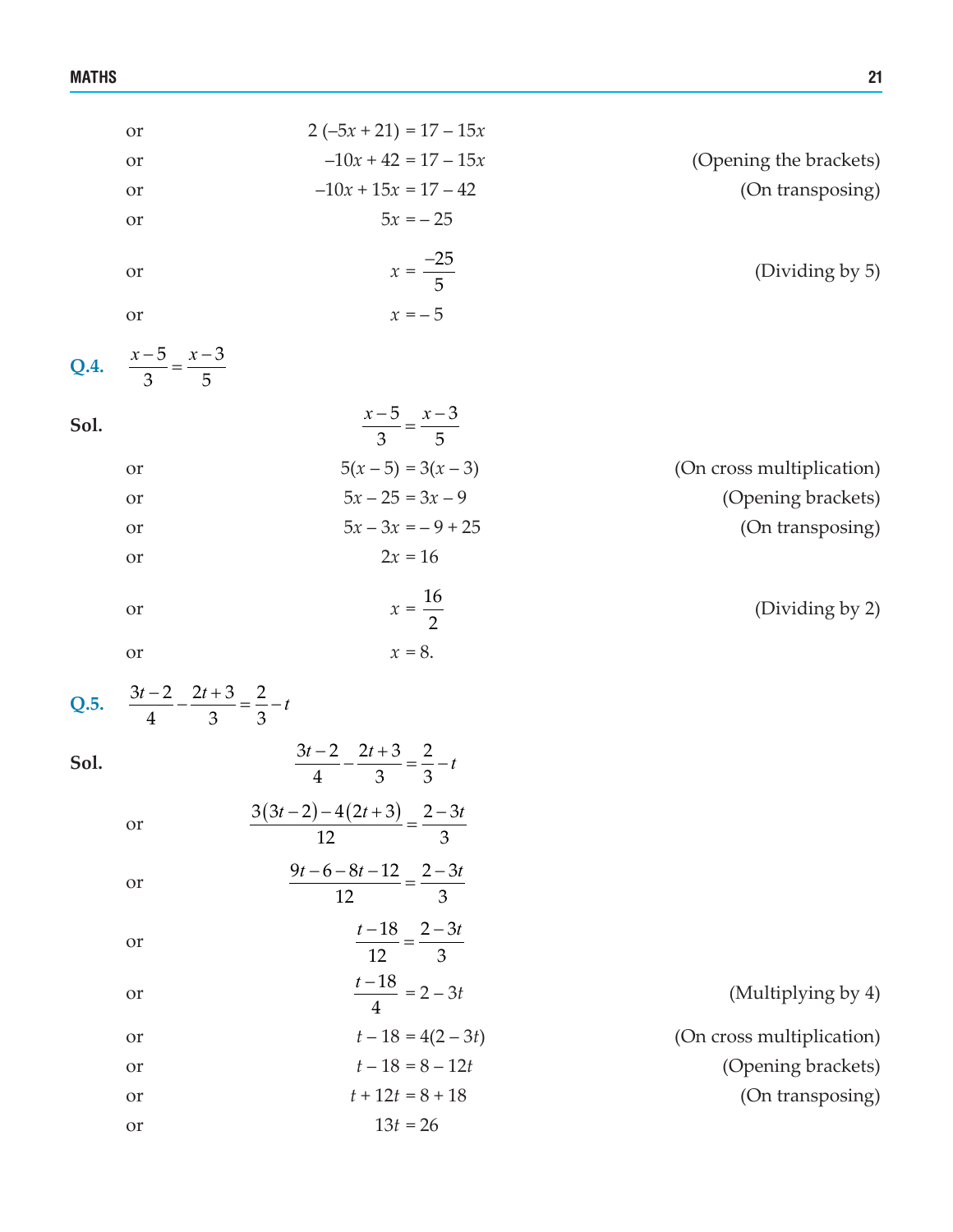|      | or                                      | $t = \frac{26}{13}$                                | (Dividing by 13)          |
|------|-----------------------------------------|----------------------------------------------------|---------------------------|
|      | or                                      | $t = 2.$                                           |                           |
| Q.6. | $m - \frac{m-1}{2} = 1 - \frac{m-2}{3}$ |                                                    |                           |
| Sol. | $m - \frac{m-1}{2} = 1 - \frac{m-2}{2}$ |                                                    |                           |
|      | <b>or</b>                               | $\frac{2m-(m-1)}{2} = \frac{3-(m-2)}{3}$           | (Taking L.C.M.)           |
|      | or                                      | $\frac{2m-m+1}{2} = \frac{3-m+2}{3}$               |                           |
|      | or                                      | $\frac{m+1}{2} = \frac{-m+5}{3}$                   |                           |
|      | <b>or</b>                               | $3(m+1) = 2(-m+5)$                                 | (On cross multiplication) |
|      | or                                      | $3m + 3 = -2m + 10$                                | (Opening brackets)        |
|      | <b>or</b>                               | $3m + 2m = 10 - 3$                                 | (On transposing)          |
|      | or                                      | $5m = 7$                                           |                           |
|      | or                                      | $m = \frac{7}{5}$ .                                |                           |
|      |                                         | Simplify and solve the following linear equations. |                           |
| Q.7. | $3(t-3) = 5(2t + 1)$                    |                                                    |                           |
| Sol. |                                         | $3(t-3) = 5(2t + 1)$                               |                           |
|      | <b>or</b>                               | $3t-9=10t+5$                                       | (Opening brackets)        |
|      | <b>or</b>                               | $3t-10t=5+9$                                       | (On transposing)          |
|      | <b>or</b>                               | $-7t = 14$                                         |                           |

7

<sup>−</sup> (On dividing by 7)

# **Q.8. 15**(*y* – 4) –2(*y* – 9) + 5(*y* + 6) = 0 **Sol.**  $15(y-4) - 2(y-9) + 5(y+6) = 0$

or  $t = \frac{-14}{7}$ 

or  $t = -2$ 

or  $15y - 60 - 2y + 18 + 5y + 30 = 0$  (Opening brackets) or  $18y - 12 = 0$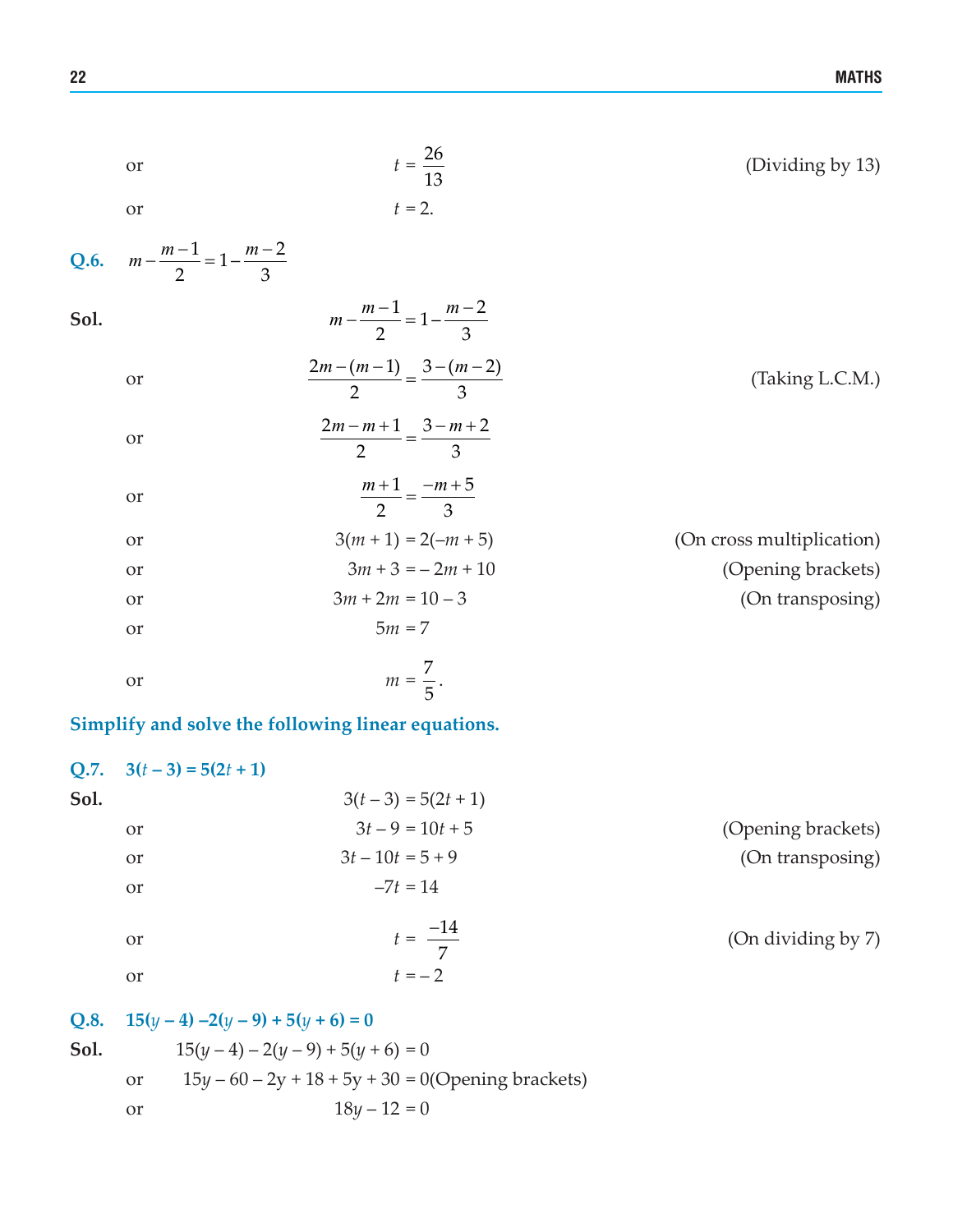|      | <b>or</b>     | $y = \frac{12}{18}$                   | (On transposing)    |
|------|---------------|---------------------------------------|---------------------|
|      | <b>or</b>     | $y = \frac{2}{3}$                     |                     |
| Q.9. |               | $3(5z-7) - 2(9z-11) = 4(8z-13) - 17$  |                     |
| Sol. |               | $3(5z-7) - 2(9z-11) = 4(8z-13) - 17$  |                     |
|      | <b>or</b>     | $15z - 21 - 18z + 22 = 32z - 52 - 17$ | (Opening brackets)  |
|      | <b>or</b>     | $-3z + 1 = 32z - 69$                  |                     |
|      | <b>or</b>     | $-3z - 32z = -69 - 1$                 | (on transposing)    |
|      | <b>or</b>     | $-35z = -70$                          |                     |
|      | <b>or</b>     | $z = \frac{-70}{-35}$                 | (On dividing by 35) |
|      | <b>or</b>     | $z = 2$ .                             |                     |
|      |               | Q.10. $0.25(4f-3) = 0.05(10f-9)$      |                     |
| Sol. |               | $0.25(4f-3) = 0.05(10f-9)$            |                     |
|      | <b>or</b>     | $f - 0.75 = 0.5f - 0.45$              | (Opening brackets)  |
|      | <sub>or</sub> | $f - 0.5f = -0.45 + 0.75$             | (On transposing)    |
|      | <sub>or</sub> | $0.5f = 0.30$                         |                     |
|      | or            | $f = \frac{0.30}{0.5} = 0.6$          |                     |

## **EXERCISE 2.6**

## **Solve the following equations.**

| $\frac{8x-3}{3x}=2$<br>Sol.<br>$8x - 3 = 6x$<br><sub>or</sub><br>$8x - 6x = 3$<br><sub>or</sub><br>$2x = 3$<br>or<br>$x=\frac{3}{x}$<br><sub>or</sub> | Q.1. | $\frac{8x-3}{3x}=2$ |                               |
|-------------------------------------------------------------------------------------------------------------------------------------------------------|------|---------------------|-------------------------------|
|                                                                                                                                                       |      |                     |                               |
|                                                                                                                                                       |      |                     | (On cross multiplication)     |
|                                                                                                                                                       |      |                     | (On transposing)              |
|                                                                                                                                                       |      |                     | (On transposing)              |
|                                                                                                                                                       |      |                     | (On dividing both sides by 2) |

Hence,  $x = \frac{3}{2}$  is the required solution.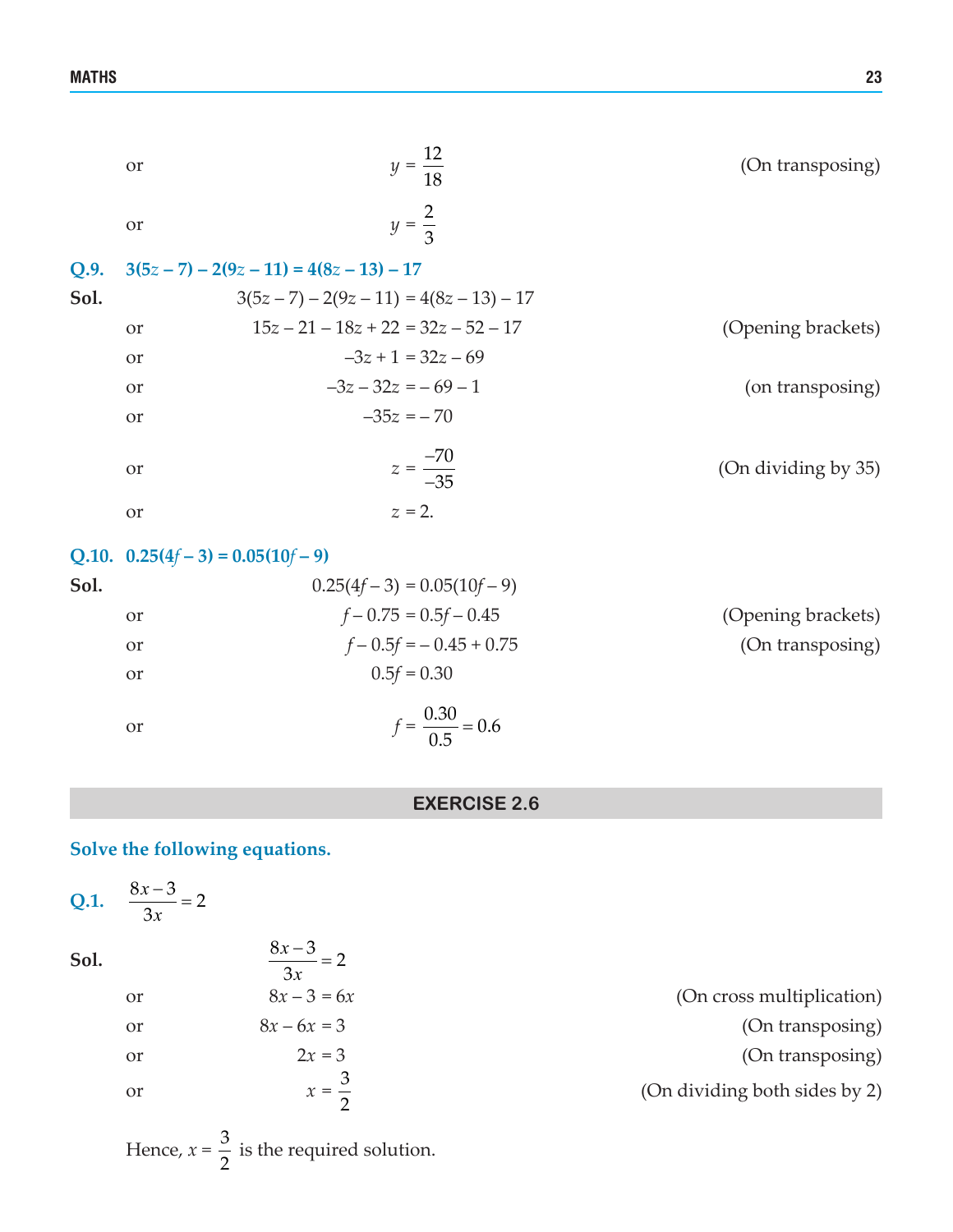Q.2. 
$$
\frac{9x}{7-6x} = 15
$$

**Sol.**  $\frac{9x}{7-6x} = 15$ *x*

Multiplying both sides of the given equation by  $(7 - 6x)$ , we have

$$
\frac{9x}{(7-6x)} \times (7-6x) = 15 \times (7-6x)
$$

or 
$$
9x = 105 - 90x
$$

Transposing – 90*x* to L.H.S., we have

$$
9x + 90x = 105
$$
  
or  

$$
99x = 105
$$

$$
\therefore \qquad x = \frac{105}{99} = \frac{35}{33}
$$

Hence,  $x = \frac{35}{33}$  is the required solution.

**Check:** Substituting  $x = \frac{35}{33}$  in the L.H.S. of the given equation, we get

L.H.S 
$$
\frac{9 \times \frac{35}{33}}{7 - 6 \times \frac{35}{33}} = \frac{3 \times \frac{35}{11}}{7 - 2 \times \frac{35}{11}} = \frac{\frac{105}{11}}{7 - \frac{70}{11}} = \frac{\frac{105}{11}}{\frac{77 - 70}{11}} = \frac{\frac{105}{11}}{\frac{7}{11}} = \frac{105 \times 11}{7 \times 11} = \frac{105}{7} = 15
$$
  
= R.H.S

Hence, the solution is correct.

Q.3. 
$$
\frac{z}{z+15} = \frac{4}{9}
$$
  
\nSoI.  
\n
$$
\frac{z}{z+15} = \frac{4}{9}
$$
  
\nor  
\n
$$
9z = 4(z+15)
$$
  
\nor  
\n
$$
9z = 4z + 60
$$
  
\nor  
\n
$$
9z - 4z = 60
$$
  
\n
$$
5z = 60
$$
  
\n(A) 
$$
60
$$

or 
$$
z = \frac{60}{5} = 12
$$
 (Dividing by 5)

Hence,  $z = 12$  is the required solution.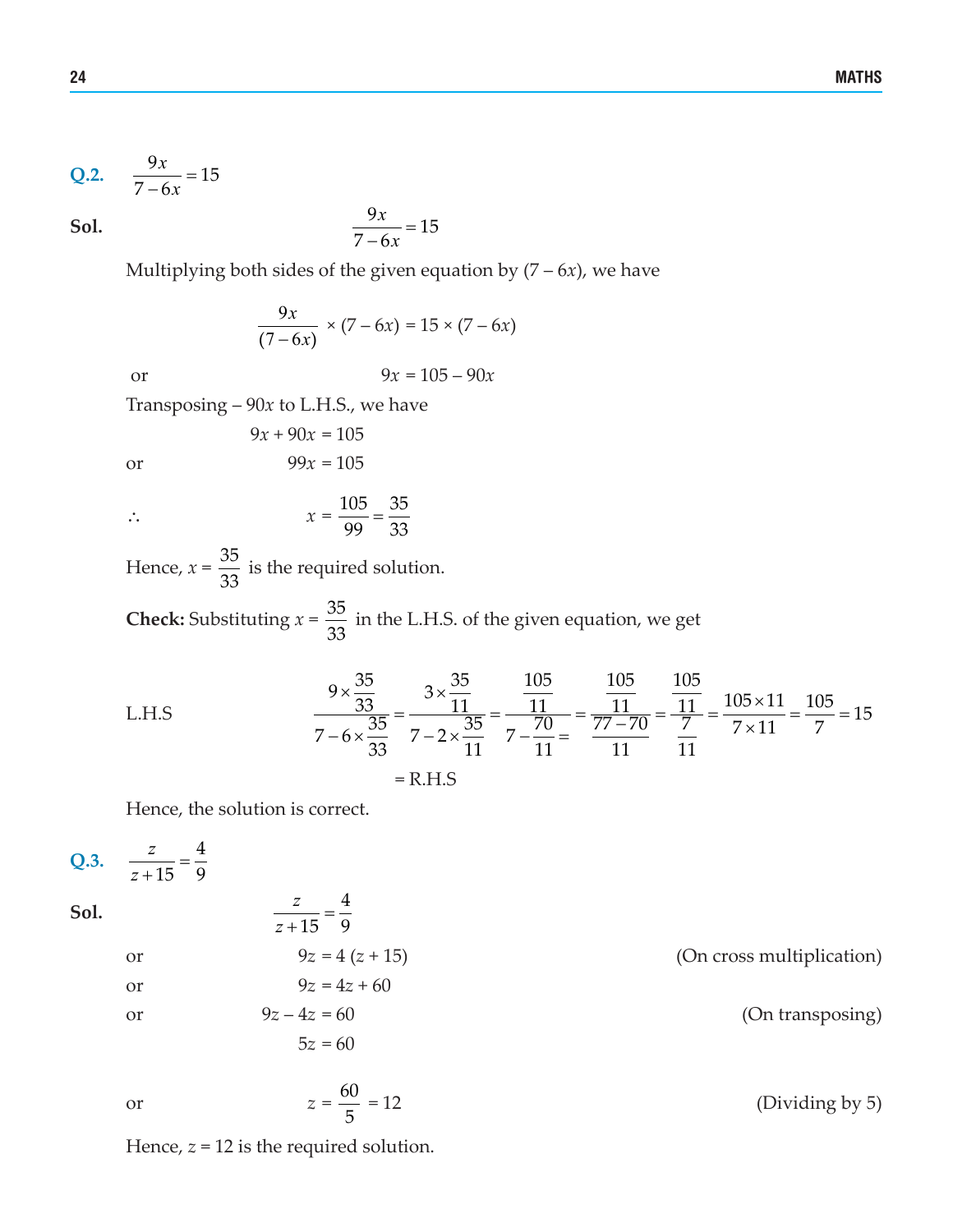|      | Q.4. $\frac{3y+4}{2-6y} = \frac{-2}{5}$                                                        |                           |
|------|------------------------------------------------------------------------------------------------|---------------------------|
| Sol. | $\frac{3y+4}{2-6y} = \frac{-2}{5}$                                                             |                           |
|      | $5(3y+4) = -2(2-6y)$<br>or                                                                     | (On cross multiplication) |
|      | $15y + 20 = -4 + 12y$<br><b>or</b>                                                             | (Opening brackets)        |
|      | $15y - 12y = -4 - 20$<br><b>or</b>                                                             | (On transposing)          |
|      | $3y = -24$<br><b>or</b>                                                                        |                           |
|      | $y = \frac{-24}{2} = -8$<br>or                                                                 | (Dividing by 3)           |
|      | Hence, $y = -8$ is the required solution.                                                      |                           |
|      | Q.5. $\frac{7y+4}{y+2} = \frac{-4}{3}$                                                         |                           |
| Sol. | $\frac{7y+4}{y+2} = \frac{-4}{3}$                                                              |                           |
|      | $3(7y+4) = -4(y+2)$<br>or                                                                      | (On cross multiplication) |
|      | $21y + 12 = -4y - 8$<br>or                                                                     |                           |
|      | $21y + 4y = -8 - 12$<br>or                                                                     | (On transposing)          |
|      | $25y = -20$<br><b>or</b>                                                                       |                           |
|      | $y = \frac{-20}{25} = \frac{-4}{5}$<br>or                                                      |                           |
|      | Hence, $y = \frac{-4}{5}$ is the required solution.                                            |                           |
| Q.6. | The ages of Hari and Harry are in the ratio 5 : 7. Four years later, their ages will be in the |                           |

# **ratio 3 : 4. Find their present ages.**

**Sol.** Let the ages of Hari and Harry be 5*x* years and 7*x* years respectively.

Four years later,

Age of Hari =  $5x + 4$ 

and Age of Harry =  $7x + 4$ 

According to the question, we have

$$
\frac{5x+4}{7x+4} = \frac{3}{4}
$$

On cross-multiplication, we have

4 (5*x* + 4) = 3 (7*x* + 4)